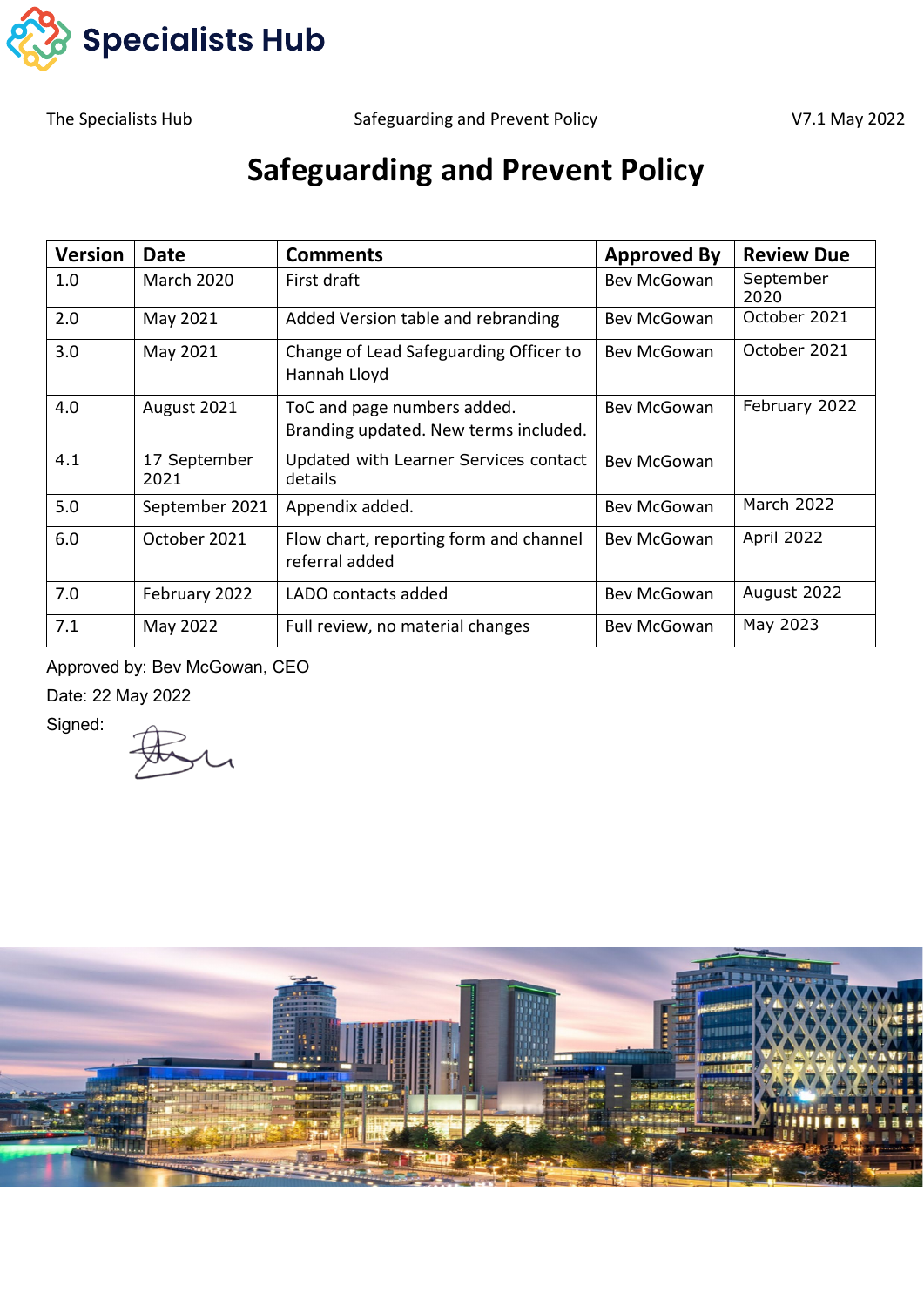

#### **Introduction**

The Prevent and Safeguarding Policy for The Specialists Hub reflects the importance of our responsibility to safeguard and promote the welfare of all our apprentices and staff by protecting them from physical, sexual or emotional abuse, neglect and bullying. We are committed to providing a caring, friendly and safe environment for all our apprentices so that they can learn in a relaxed and secure atmosphere. We believe every apprentice should be able to participate in all learning and social activities in an enjoyable and safe environment and be protected from harm.

The Specialists Hub have a statutory requirement under Sections 27 and 47 of the Children Act 1989 to assist the Local Authority Social Services Department acting on behalf of children in need. The Specialists Hub will safeguard and promote the welfare of children in compliance with the DfE guidance Keeping Children Safe in Education (July 2015) KCSIE (September 2016) and associated guidance, Working Together to Safeguard Children (2015) WT in addition to the Care Act 2014. The Specialists Hub also complies with the statutory guidance on children who run away or go missing from home or care (January 2014) and The Prevent Duty (The Counter-Terrorism and Security Act June 2015) and Social Media for Online Radicalisation (July 2015) and this Policy should be read in conjunction with these procedures and guidance.

The main aims of this policy are to ensure that staff are fully engaged in being vigilant about raising awareness; that they overcome professional disbelief that such issues will not happen at The Specialists Hub and ensure that we work alongside other professional bodies and agencies to ensure that our apprentices and staff are safe from harm.

Radicalisation is defined as the act or process of making a person more radical or favouring of extreme or fundamental changes in political, economic or social conditions, institutions or habits of the mind. Extremism is defined as the holding of extreme political or religious views. At The Specialists Hub, we are fully committed to safeguarding and promoting the welfare of all learners and staff. We recognise that safeguarding against radicalisation is no different from safeguarding against any other vulnerability.

At The Specialists Hub, all employees are expected to uphold and promote the fundamental principles of British values, including democracy, the rule of law, individual liberty and mutual respect and tolerance of those with different faiths and beliefs.

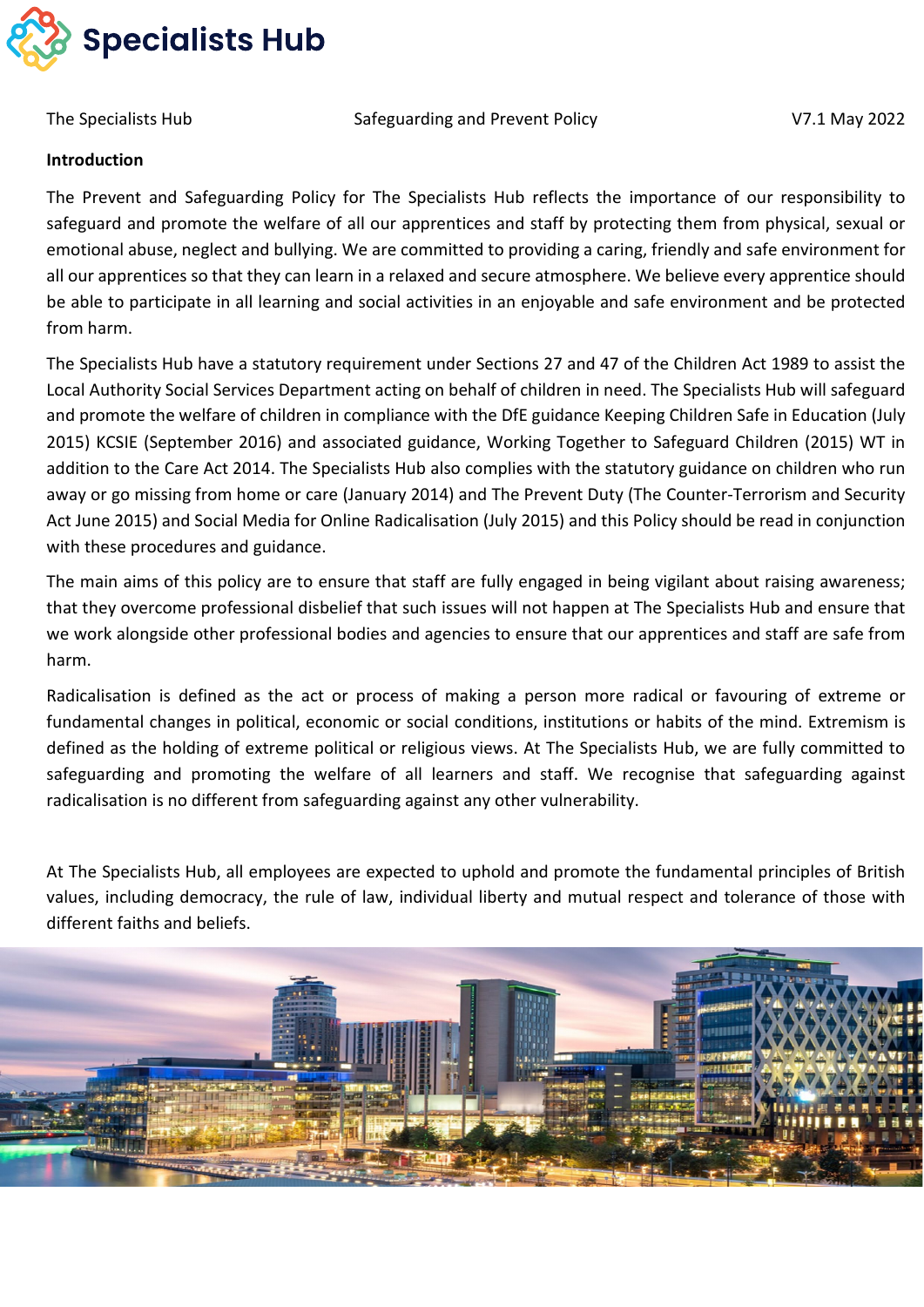

The principal objectives of this policy are that:

All staff will understand what radicalisation and extremism are and why we need to be vigilant.

All apprentices and staff will know that The Specialists Hub has policies in place to keep them safe from harm and that The Specialists Hub regularly reviews its systems to ensure they are appropriate and effective.

The Specialists Hub's curriculum promotes respect, tolerance, and diversity. Apprentices and staff are encouraged to share their views and recognise that they are entitled to have their own different beliefs which should not be used to influence others.

It is recognised that apprentices or staff with low aspirations are more vulnerable to radicalisation and, therefore, we strive to equip our apprentices and staff with confidence, self-belief, respect and tolerance as well as setting high standards and expectations for themselves.

Apprentices and staff are briefed during induction about how to stay safe when using the Internet and are encouraged to recognise that people are not always who they say they are online. They are taught to seek help if they are upset or concerned about anything they read or see on the Internet.

Inappropriate websites are banned and cannot be accessed from The Specialists Hub premises.

The Specialists Hub staff, contractors, associates and volunteers undertake appropriate training to ensure that they are clear about their role and the parameters of their responsibilities including their statutory safeguarding duties.

Through various training opportunities within The Specialists Hub, we ensure that our staff are fully aware of the threats, risks and vulnerabilities that are linked to radicalisation; are aware of the process of radicalisation and how this might be identified early on.

All staff will receive update sessions annually to refresh knowledge on safeguarding and prevent. This is to ensure that prior knowledge is retained and any new topics are taught.

#### **Scope:**

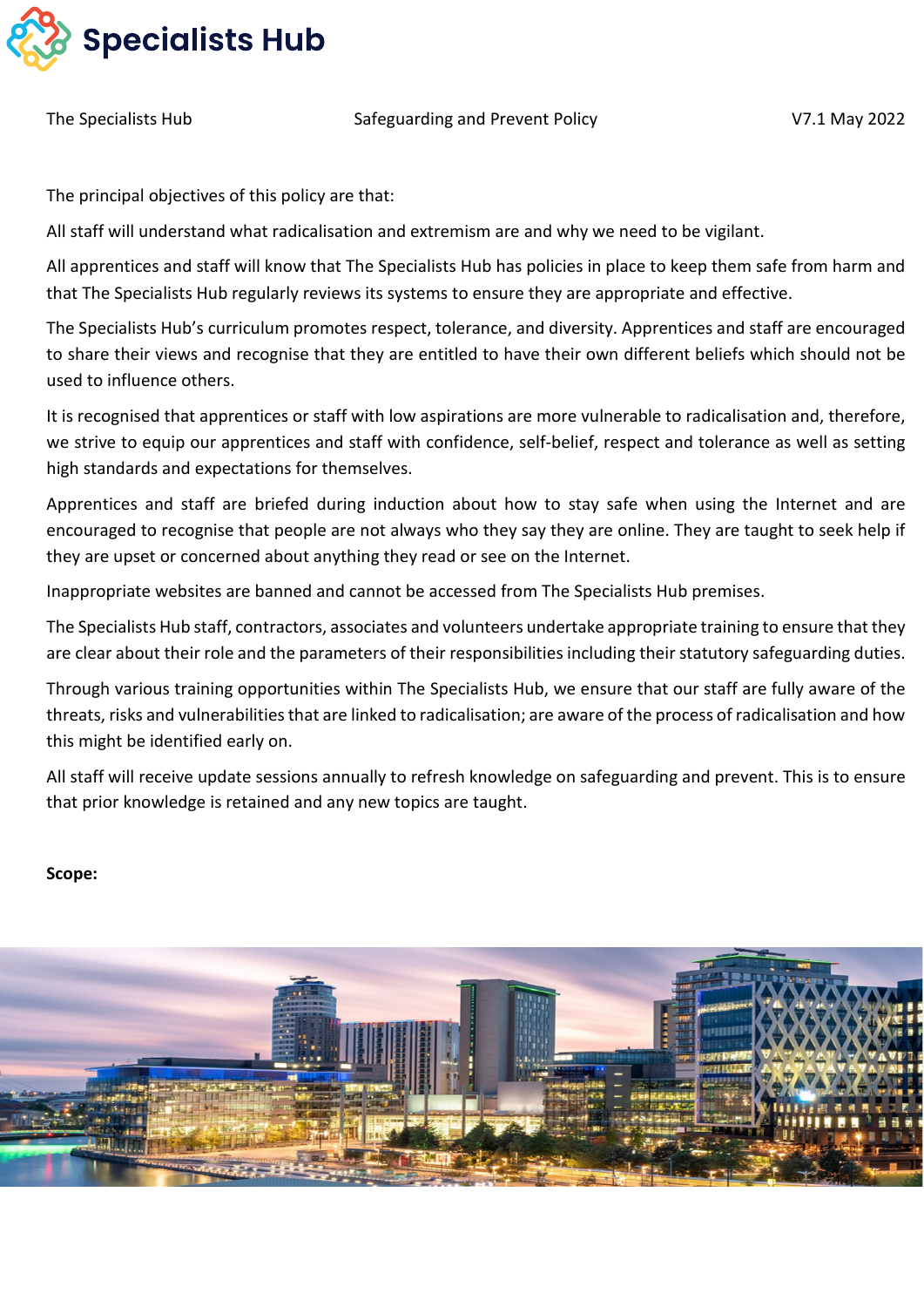

#### The Specialists Hub **Safeguarding and Prevent Policy No. 2022 V7.1 May 2022**

This policy is applicable to all staff, learners, visitors, contractors, volunteers, service providers, subcontractors who may be working with children (those under 16), young persons (those aged 16 - 18) and vulnerable adults (as defined in section 59 of the Safeguarding Vulnerable Groups Act 2006 and/or those persons aged 18 and over who by reason of mental or any other disability, age or illness are or may be unable to look after themselves or are or maybe unable to protect themselves against harm or exploitation) whom The Specialists Hub encounters through any of their programmes.

#### **Aims:**

The aims of this Policy are:

- To identify the expectations of staff in relation to safeguarding
- To ensure relevant and effective safeguarding practices are in place
- To ensure the right of every applicant and apprentice to learn within a safe environment
- To promote awareness to staff of the need to safeguard children, vulnerable adults and all people and to recognise that safeguarding is everyone's responsibility
- To ensure that the fundamental rights and needs of our applicants and apprentices are observed
- To prevent abuse through the pastoral support offered to all applicants and apprentices
- To raise awareness of different types of abuse and children in need issues
- To provide guidelines for staff in handling matters relating to actual or suspected child abuse
- To ensure staff act professionally
- To deter potential, unsuitable individuals from applying to The Specialists Hub by demonstrating our attentiveness and vigilance in relation to safeguarding through our website and job advertisements
- To reject at interview stage anyone where we have doubts about suitability
- To prevent the risk of abuse by ensuring procedures and standards are in place
- Academies to enable all staff to recognise the signs and report accordingly

Please note: in order to retain relevancy, this policy is reviewed annually in correlation with a meeting between The Specialists Hub's CEO and Safeguarding Officer. This is in order to monitor the effectiveness of our safeguarding strategy.

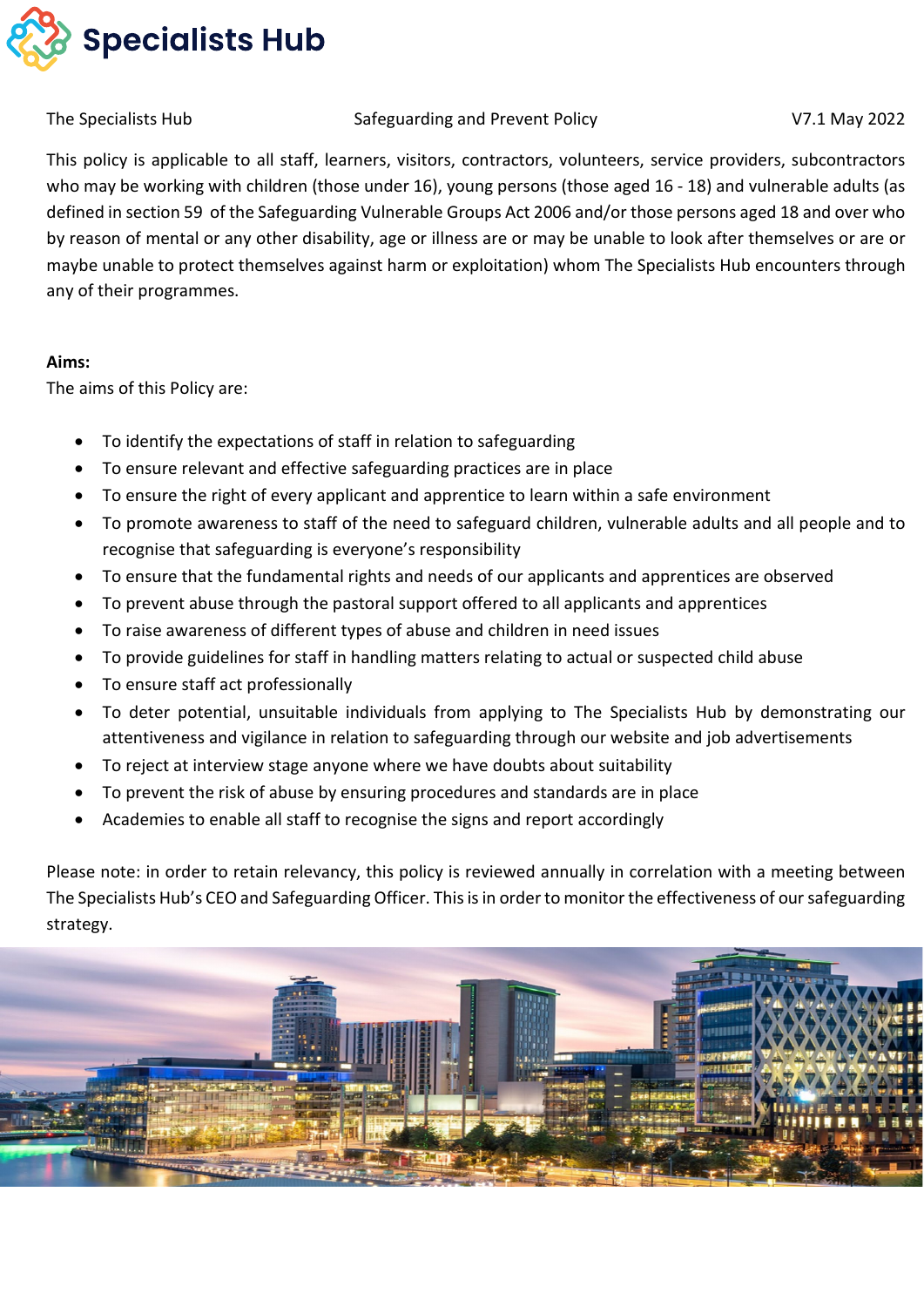

#### **Definitions**

#### **What is "abuse"?**

Abuse is a violation of an individual's human or civil rights by another person and may consist of a single act or multiple acts. As well as physical and psychological abuse, acts of neglect or an omission to act may amount to abuse. Abuse may also occur when a child or vulnerable adult is persuaded to enter into a financial or sexual transaction to which he or she has not consented or cannot consent.

**Physical abuse** – causes harm to a person. It may involve hitting, shaking, throwing, poisoning, burning, scalding, drowning or suffocating. It may be done deliberately or recklessly or be a deliberate failure to prevent injury.

**Neglect** – is the persistent or severe failure to meet a physical and/or psychological need.

**Sexual abuse** – involves a child, young or vulnerable person being forced or coerced into participating in or watching sexual activity. It is not necessary for the child to be aware that the activity is sexual, and the consent of the child is irrelevant.

**Emotional abuse** – occurs where there is persistent emotional ill treatment or rejection. It causes severe and adverse effects on the child, young or vulnerable person's behaviour and emotional development, resulting in low self-worth.

#### **Children and Young Persons/Vulnerable Adults**

'Children and young people' in terms of this policy mean those under the age of 18. Vulnerable adults are aged 18 years or over who may be unable to take care of themselves or protect themselves from harm or being exploited.

**Support** – The Specialists Hub will take appropriate action to ensure that staff, apprentices and clients are kept safe, at home, in work and at our centres by working in partnership with external agencies and promoting welfare.

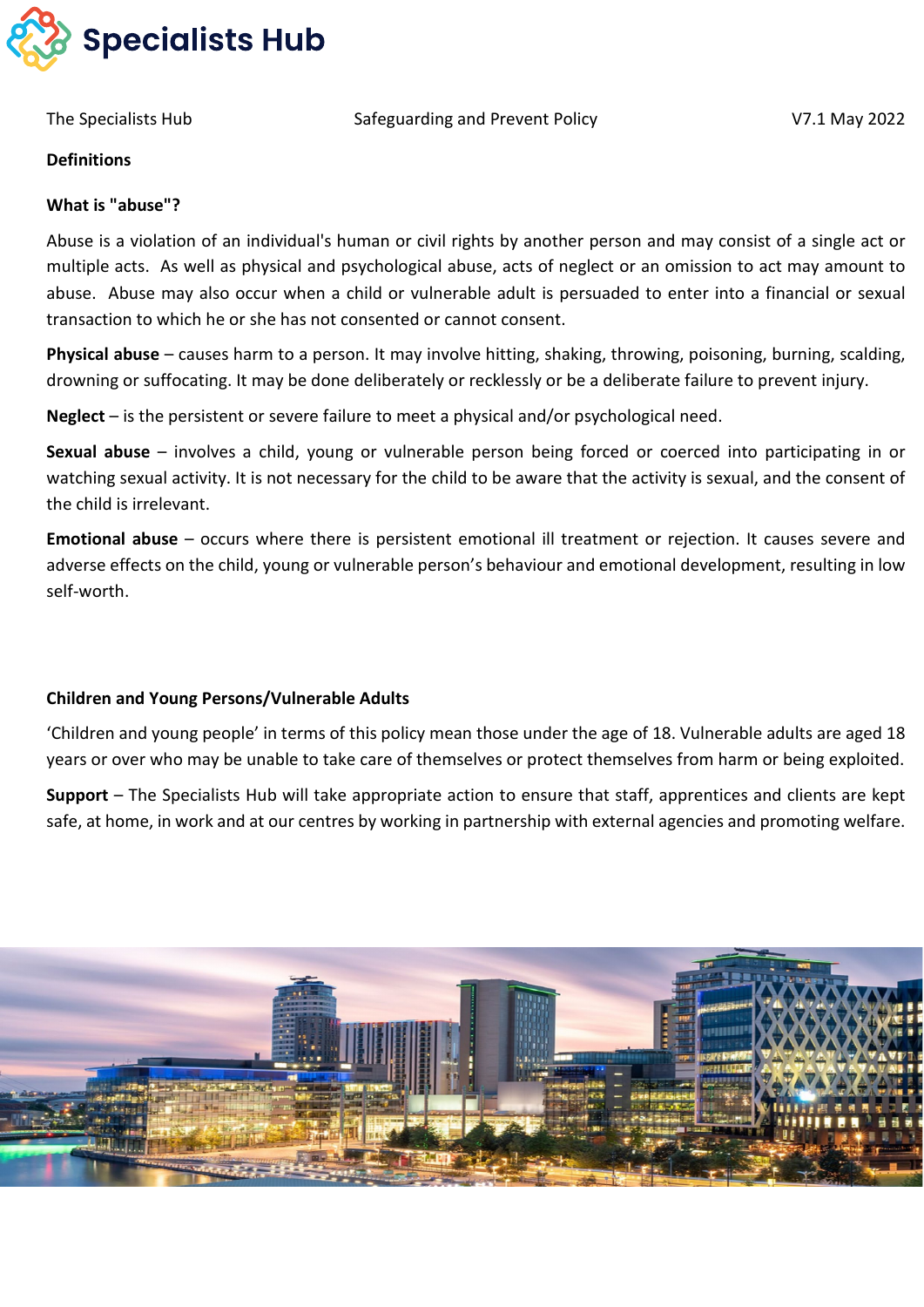

#### **Safeguarding and Recruitment**

#### **Recruitment**

The Company will make it clear when advertising jobs whether the work will involve "regulated activity" as defined by the Protection of Freedoms Act 2012 (amending the Safeguarding Vulnerable Groups Act 2006).

Before an applicant can be employed in a regulated activity, the Company will require individuals to provide a satisfactory Enhanced Disclosure from the Disclosure and Barring Service (DBS) with a barred list check to confirm suitability to carry out regulated activity.

#### **Safer Recruitment, selection and employment procedures**

- The Specialists Hub take all appropriate steps to ensure that unsuitable people are prevented from working with vulnerable people.
- Each Job Description clearly states the responsibility of the post holder to safeguard children and vulnerable adults.
- The Specialists Hub ensure that any member of staff or any student who will have substantial one to one contact with children, young people or vulnerable adults will be Data Barring Service enhanced checked for relevant criminal convictions.
- The Specialists Hub has a duty to comply with the Safeguarding Vulnerable Groups Act 2006.

#### **Work that becomes a regulated activity**

If the work undertaken either becomes a regulated activity or where an individual is asked to perform work that is a regulated activity, the Company will require a satisfactory Enhanced Disclosure with a barred list check to confirm suitability to carry out regulated activity

If an individual refuses to undertake this check, or if appears on the barred list, the Company will investigate whether it is possible they can continue to be employed in activities that are not regulated activities, but the Company reserves the right to terminate an individual's employment if no suitable alternative can be identified.

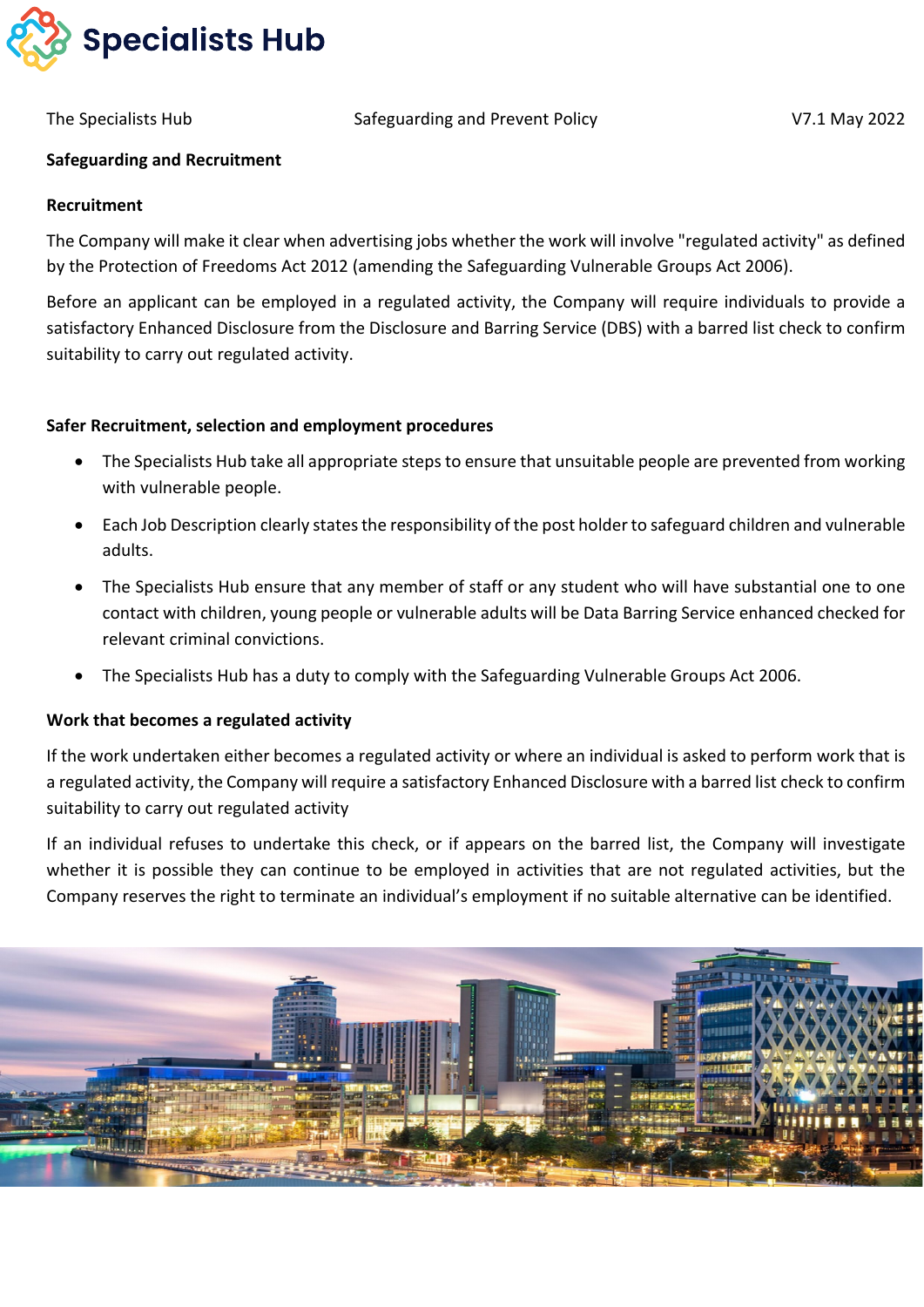

#### **If an employee is added to a barred list during their employment**

If an employee is added to a barred list during their employment, the Company will be legally obliged not to allow them to engage in any further regulated activity. This may mean that the Company cannot continue to employ them.

If the Company receives notification that an individual has been barred, the Company will investigate whether they can continue to be employed in activities that are not regulated activities, but in these circumstances the Company reserves the right to terminate their employment without notice.

#### **The Company's duty to refer information**

By law, the Company has a duty to refer certain information to The Independent Safeguarding Authority (ISA). This includes:

- if the Company has dismissed an individual because he or she has harmed, or may harm, a vulnerable adult or child
- if an individual has resigned from employment with the Company in circumstances where there is a suspicion that he or she has harmed, or may harm, a vulnerable adult or child (this will apply where an allegation has been made and the employee resigns before the Company can take investigatory action)

if the Company has suspended an individual and has reason to think the employee has engaged in "relevant conduct" or has harmed, or may harm, a vulnerable adult or child, or has received a caution or a conviction for, a relevant offence.

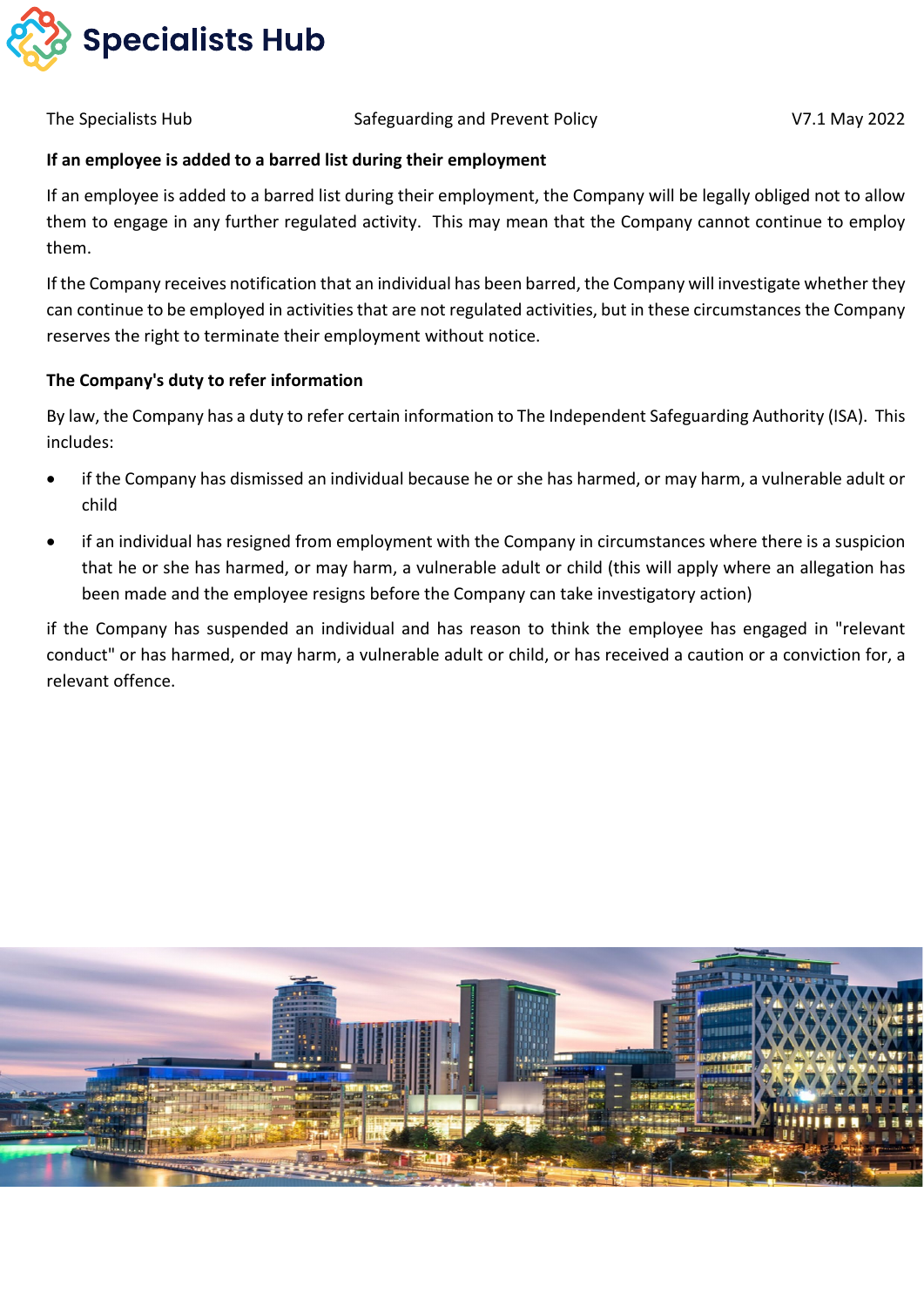

#### **Roles and Responsibilities**

#### **The Designated Safeguarding Officer is Hannah Lloyd**

The Designated Safeguarding Officer has a key duty to take lead responsibility for raising awareness across all employees relating to the welfare of children and young people in the Company and of overseeing the referral of cases of suspected abuse or allegations.

#### **The Deputy Safeguarding Officer is Bev McGowan**

**Contact: [safeguarding@specialistshub.co.uk](mailto:safeguarding@specialistshub.co.uk)** 

**0800 538 5680**

**Alternatively, contact directly:**

**[Hannah@specialistshub.co.uk](mailto:Hannah@specialistshub.co.uk)**

**[bev@specialistshub.co.uk](mailto:bev@specialistshub.co.uk)**

#### **Procedure**

Employees must remain vigilant at all times of the risk to clients of abusive behaviour from different sources including members of their family, other clients and employees.

Any suspicion, allegation or incident of abuse employees must be referred to a line manager (or another manager if appropriate) for full investigation.

If the alleged perpetrator of abuse is another employee, the circumstances will be investigated fully under the Company's Disciplinary Procedure.

If it is agreed to be a safeguarding matter a written record of the date and time of the report will be made including the name of the person to whom the matter is reported and sent to the Designated Safeguarding Officer within 24 hours.

If necessary, the Company will refer details of the circumstances to the Independent Safeguarding Authority.

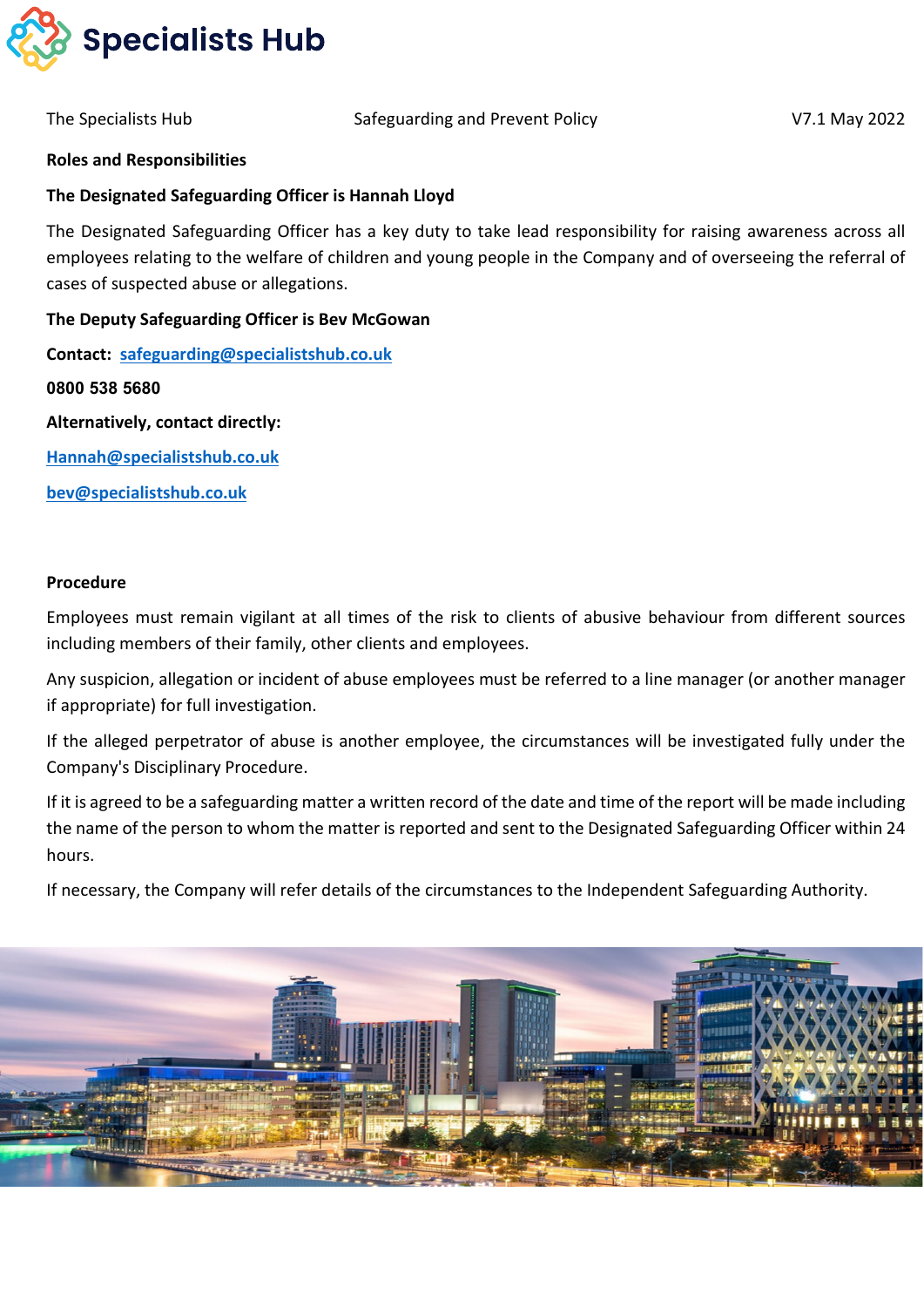

#### **Dealing with suspicious or allegations of abuse**

- Concerns for the safety and well-being of children, young persons or vulnerable adults could arise in a variety of ways and in a range of different settings. For example, a child may report or display signs of abuse, someone may hint that a child is at risk or that a colleague is an abuser, an individual may witness or hear about abuse in another organisation. It is essential to act quickly and professionally in all cases of suspected abuse.
- Any allegation by a child, young person or vulnerable adult against a member of staff, another student or volunteer should be reported immediately to the (Safeguarding Lead) relevant individual who has responsibility under this policy. In dealing with such allegations The Specialists Hub has a duty of care to the individual and staff member, student or volunteer against whom the allegation has been made.

#### **The difference between an 'allegation' and a 'concern'**

- An allegation is classed as such when the alleged incident is sufficiently serious as to suggest that harm was caused, intended to be caused, or posed a risk of harm. Issues that do not meet this threshold may constitute conduct or disciplinary issues and should be addressed by the normal disciplinary method.
- Concern constitutes a feeling of worry that the individual has committed an offence but with no solid evidence of the individual having done so. This situation should still be taken seriously, and dealt with in accordance with 'Responding to Disclosure'.

#### **Responding to Disclosure**

• Abused children, young people and vulnerable adults are more likely to disclose details of abuse to someone they trust and whom they feel safe with. By listening and taking seriously what the child, young person or vulnerable adult is saying you are already helping the situation. The following points are a guide to help you respond appropriately.

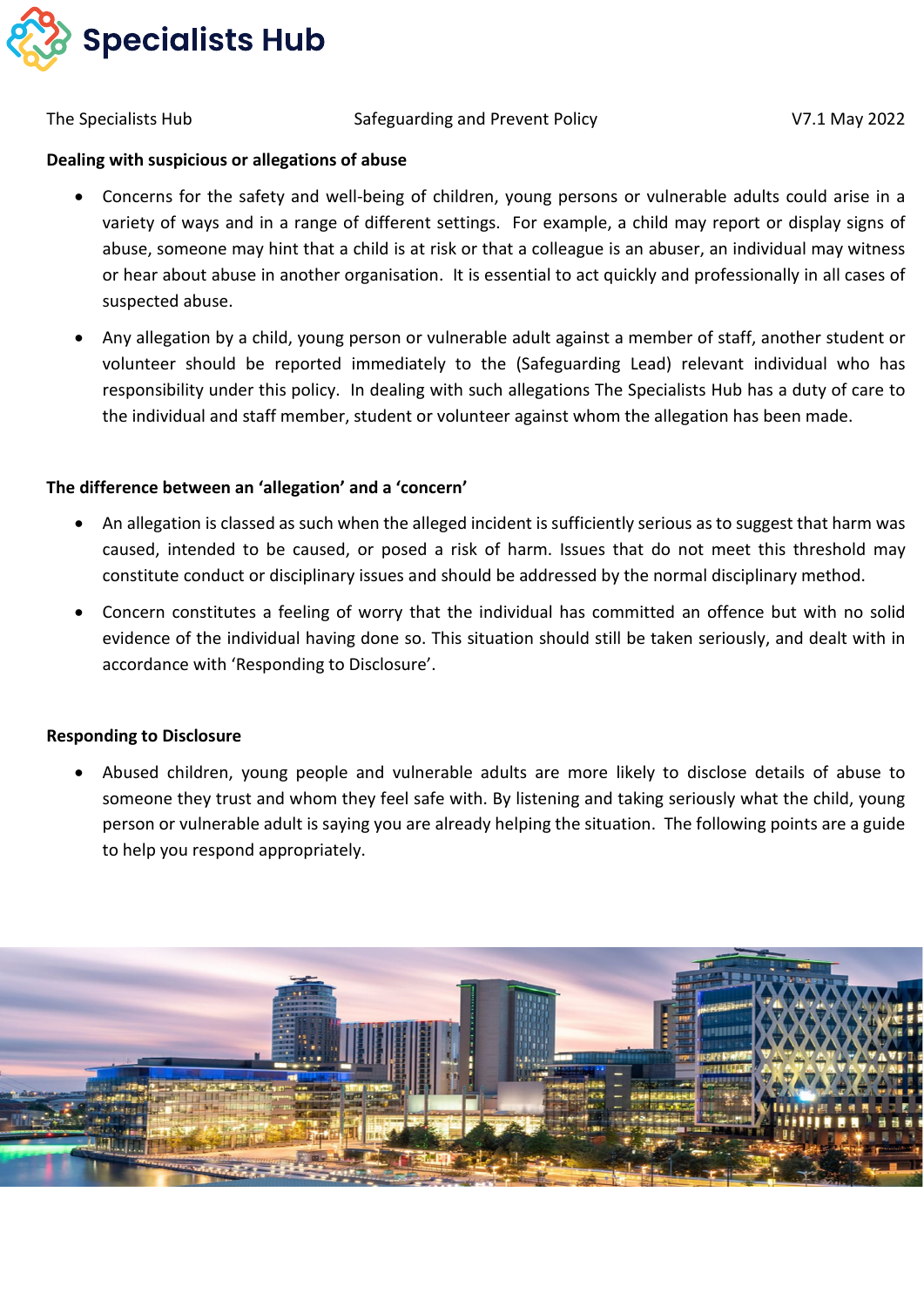

#### **Actions to be taken by the person being disclosed to:**

- React calmly so as not to frighten them
- Avoid asking direct questions other than those seeking to clarify your understanding of what the person has said, they may be formally interviewed by the correct authority and they should not have to repeat their account on several occasions. Inappropriate and excessive questioning at an early stage may also impede the conduct of a criminal investigation.
- Take what the person is saying seriously, recognising the difficulties inherent in interpreting what is being said by a person who has a speech impairment or differences in language.
- Tell them they were not to blame, and they were right to tell someone.
- Reassure the child, young person or vulnerable adult but do not make promises of confidentiality which will not be feasible in the light of the developments. Explain to them that you will have to share your concerns with the Designated Safeguarding Officer who has the authority to act.
- Immediately record in writing the details disclosed using the child, young person or vulnerable adults' own words. This is to be written in the Safeguarding Incident Report Form.

#### **Actions to Avoid**

The person receiving the disclosure should not:

- Dismiss the concern
- **Panic**
- Allow their shock or distaste to show
- Speculate or make assumptions
- Probe for more information that is comfortably offered
- Make promises or agree to keep secrets
- Make negative comments about the alleged abuser
- Should not suggest any actions or consequences that may be undertaken in response to the disclosure.

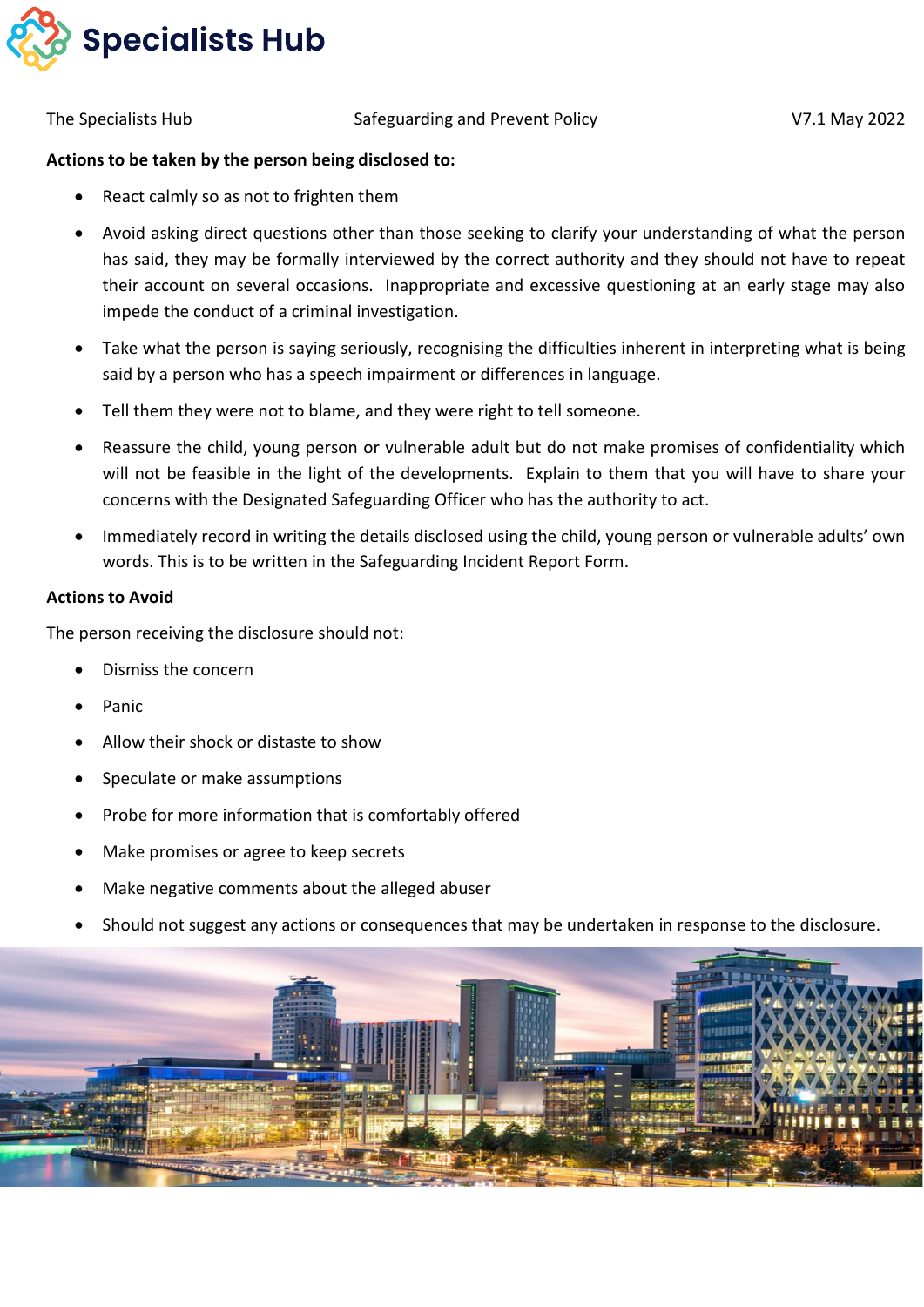

#### **Responding to Suspicions**

All suspicions, concerns and disclosures have to be reported immediately to the appropriate member of staff. They have the responsibility to:

Ensure that arrangements are made to identify staff that require training in child, young person and vulnerable adult protection issues

Ensure that reports forms and copies of policies and procedures are made available to staff

Receive information from staff, volunteers, children, young person and vulnerable adults who have concerns and record them using appropriate forms and procedures identified

Receive the appropriate training required for their job role

Represent The Specialists Hub on formal investigations into allegations of abuse led by Social Care Services.

Where a matter appears urgent and the Child/Adult Safeguarding officer is not available delay should be avoided, at such times contact should be made to the Director.

#### **Confidentiality**

Every effort should be made to ensure that confidentiality is maintained for all concerned in the safeguarding of children, young person and vulnerable adults. Information should be handled and disseminated on a need to know basis only. This includes the following people:

- A Designated Child/Adult Safeguarding Officer
- The parents or carers of the person who is alleged to have been abused
- Police/Social Care Services
- Senior Management where appropriate
- The person making the allegation
- The alleged abuser (and parents or carers if the abuser is a child or young person)

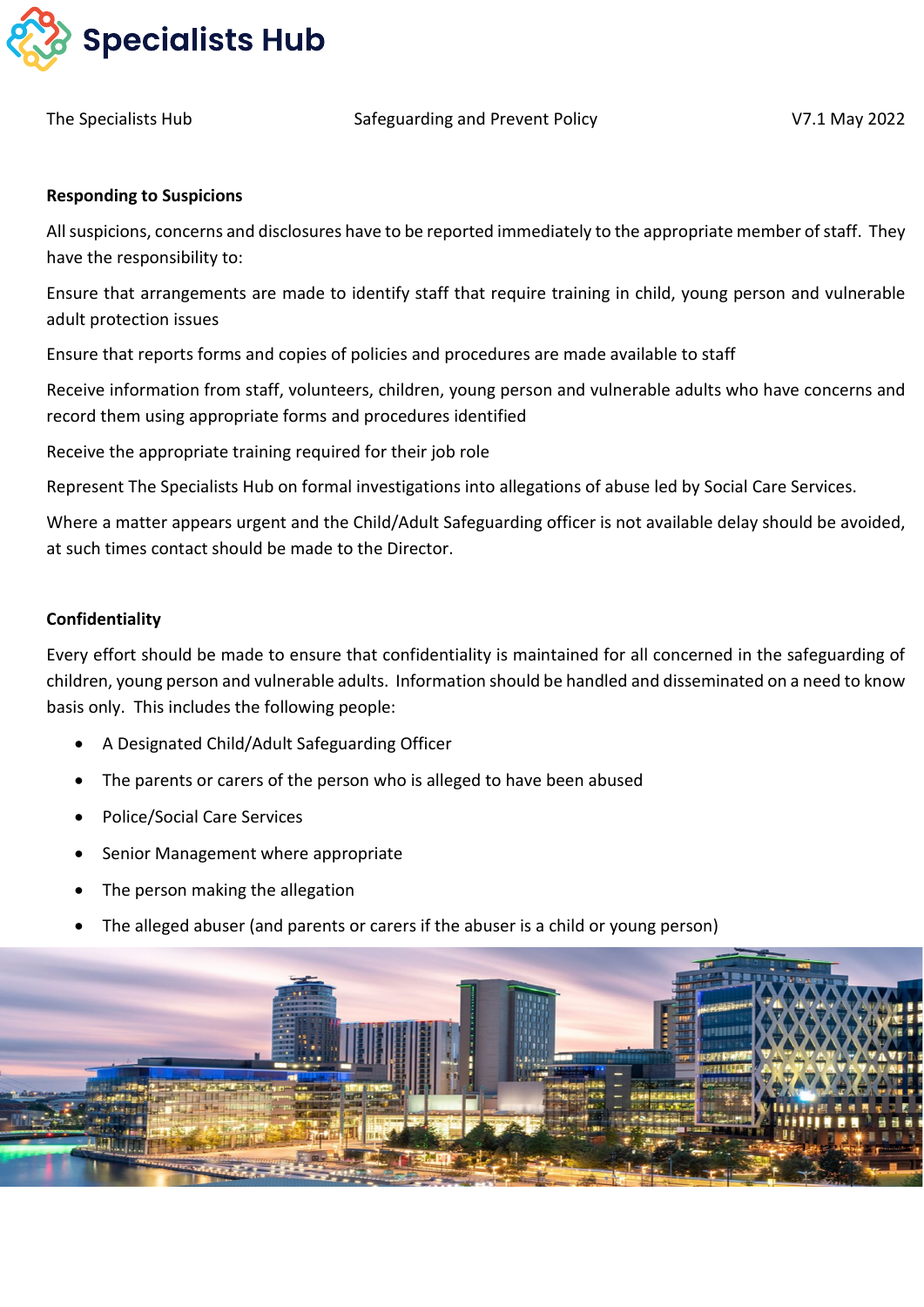

#### **Whistleblowing**

All employees must be aware of and follow The Specialists Hub Whistleblowing Policy. Whistleblowing deals with any concerns raised by an employee, apprentice, client, stakeholder, or member of the public. Investigations can include safeguarding concerns such as health and safety, fraud and corruption, for example.

By enabling staff to raise concerns, it allows for the prevent of malpractice from anybody linked to the company. Through encouraging honesty and transparency, The Specialists Hub are implementing the ability to take swift measures. By taking these steps, it enables a higher chance of safeguarding the interests of all staff, protecting the organisation and preventing harm to young people, vulnerable adults and children.

#### **Reporting FGM**

Female Genital Mutilation (FGM) is illegal in England and Wales under the FGM Act 2003 ("the 2003 Act"). It is a form of child abuse and violence against women. FGM comprises all procedures involving partial or total removal of the external female genitalia for non-medical reasons.

The FGM mandatory reporting duty is a legal duty provided for in the FGM Act 2003 (as amended by the Serious Crime Act 2015). The legislation requires regulated health and social care professionals and teachers in England and Wales to make a report to the police where, in the course of their professional duties, they either:

- Are informed by a girl under 18 that an act of FGM has been carried out on her; or
- Observe physical signs which appear to show that an act of FGM has been carried out on a girl under 18 and they have no reason to believe that the act was necessary for the girl's physical or mental health or for purposes connected with labour or birth

For the purposes of the duty, the relevant age is the girl's age at the time of the disclosure/identification of FGM (i.e. it does not apply where a woman aged 18 or over discloses, she had FGM when she was under 18). Complying with the duty does not breach any confidentiality requirement or other restriction on disclosure which might otherwise apply. The duty is a personal duty which requires the individual professional who becomes aware of the case to make a report; the responsibility cannot be transferred. The only exception to this is if you know that another individual from your profession has already made a report; there is no requirement to make a second.

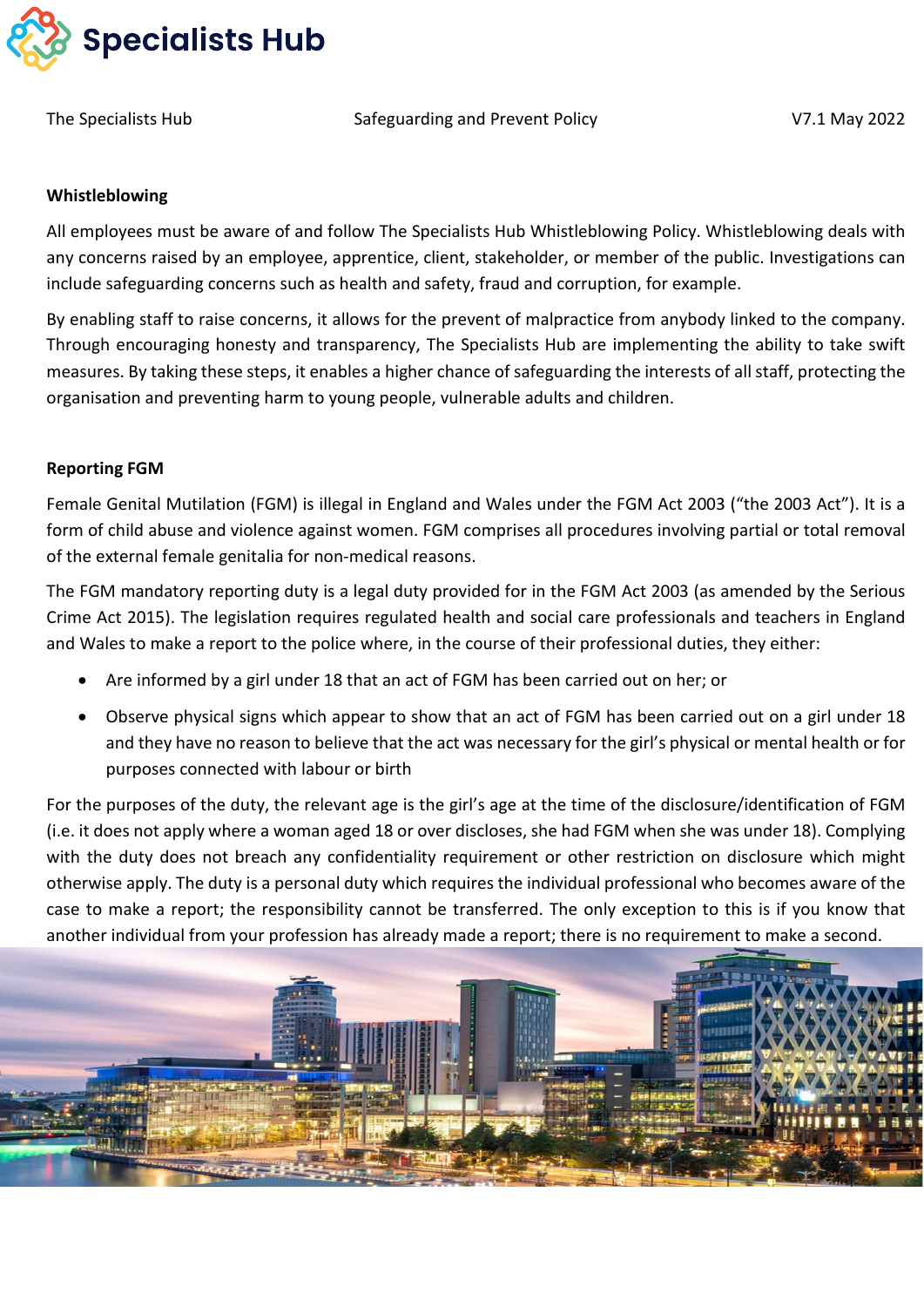

Reports under the duty should be made as soon as possible after a case is discovered, and best practice is for reports to be made by the close of the next working day, unless any of the factors described below are present. You should act with at least the same urgency as is required by your local safeguarding processes.

A longer timeframe than the next working day may be appropriate in exceptional cases where, for example, a professional has concerns that a report to the police is likely to result in an immediate safeguarding risk to the child (or another child, e.g. a sibling) and considers that consultation with colleagues or other agencies is necessary prior to the report being made.

If you think you are dealing with such a case, you are strongly advised to consult colleagues, including your designated safeguarding lead, as soon as practicable, and to keep a record of any decisions made. It is important to remember that the safety of the girl is the priority.

It is recommended that you make a report orally by calling 101, the single non-emergency number.

You should be prepared to provide the call handler with the following information:

Explain that you are making a report under the FGM mandatory reporting duty

- Your details: Name, contact details (work telephone number and e-mail address) and times when you will be available to be called back, job role, place of work
- Details of your organisation's designated safeguarding lead: name, contact details (work telephone number and e-mail address), place of work
- The girl's details: name, age/date of birth, address

Throughout the process, you should ensure that you keep a comprehensive record of any discussions held and subsequent decisions made, in line with standard safeguarding practice. This will include the circumstances surrounding the initial identification or disclosure of FGM, details of any safeguarding actions which were taken, and when and how you reported the case to the police (including the case reference number). You should also ensure that your organisation's designated safeguarding lead is kept updated as appropriate.

In line with safeguarding best practice, you should contact the girl and/or her parents or guardians as appropriate to explain the report, why it is being made, and what it means.

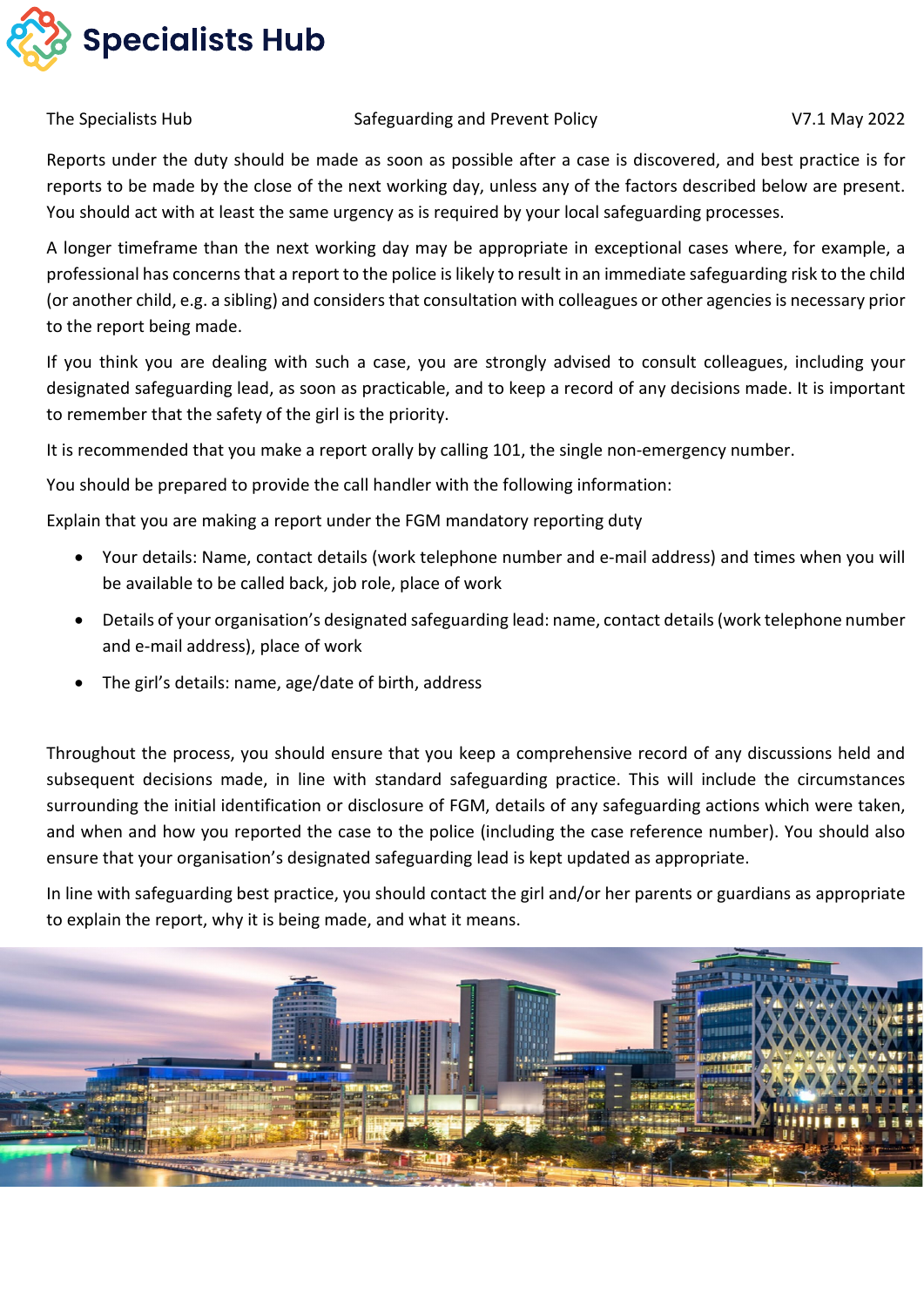

Wherever possible, you should have this discussion in advance of/in parallel to the report being made. However, if you believe that telling the child/parents about the report may result in a risk of serious harm to the child or anyone else, or of the family fleeing the country, you should not discuss it.

FGM is child abuse, and employers and the professional regulators are expected to pay due regard to the seriousness of breaches of the duty.

#### **Breast Ironing**

This is also known as breast flattening, and is done to prepubescent girls using hard or heated objects in order to stop them from developing. Although practiced in some African countries, it can occur anywhere in the world and The Specialists Hub staff must take safeguarding action if made aware of this practice happening. Please see 'Reporting FGM' for information on how to respond.

#### **Up skirting**

Up skirting is a highly intrusive practice, which typically involves someone taking a picture under another person's clothing without their knowledge, with the intention of viewing their genitals or buttocks (with or without underwear). Under British law, Up skirting has been illegal since 2019. The new law will capture instances where the purpose of the behaviour is to obtain sexual gratification, or to cause humiliation, distress or alarm. Such behaviour is criminal and will not be tolerated at The Specialists Hub, or by any of its staff.

#### **Cyberbullying**

#### **What is cyberbullying?**

- Cyberbullying involves the use of electronic communication devices to bully people. These include: mobile phones, tablets, iPods, laptops and PCs
- Social media platforms such as Facebook, Instagram, Twitter and WhatsApp are used by cyberbullies to put out their communications
- Who is most at risk?

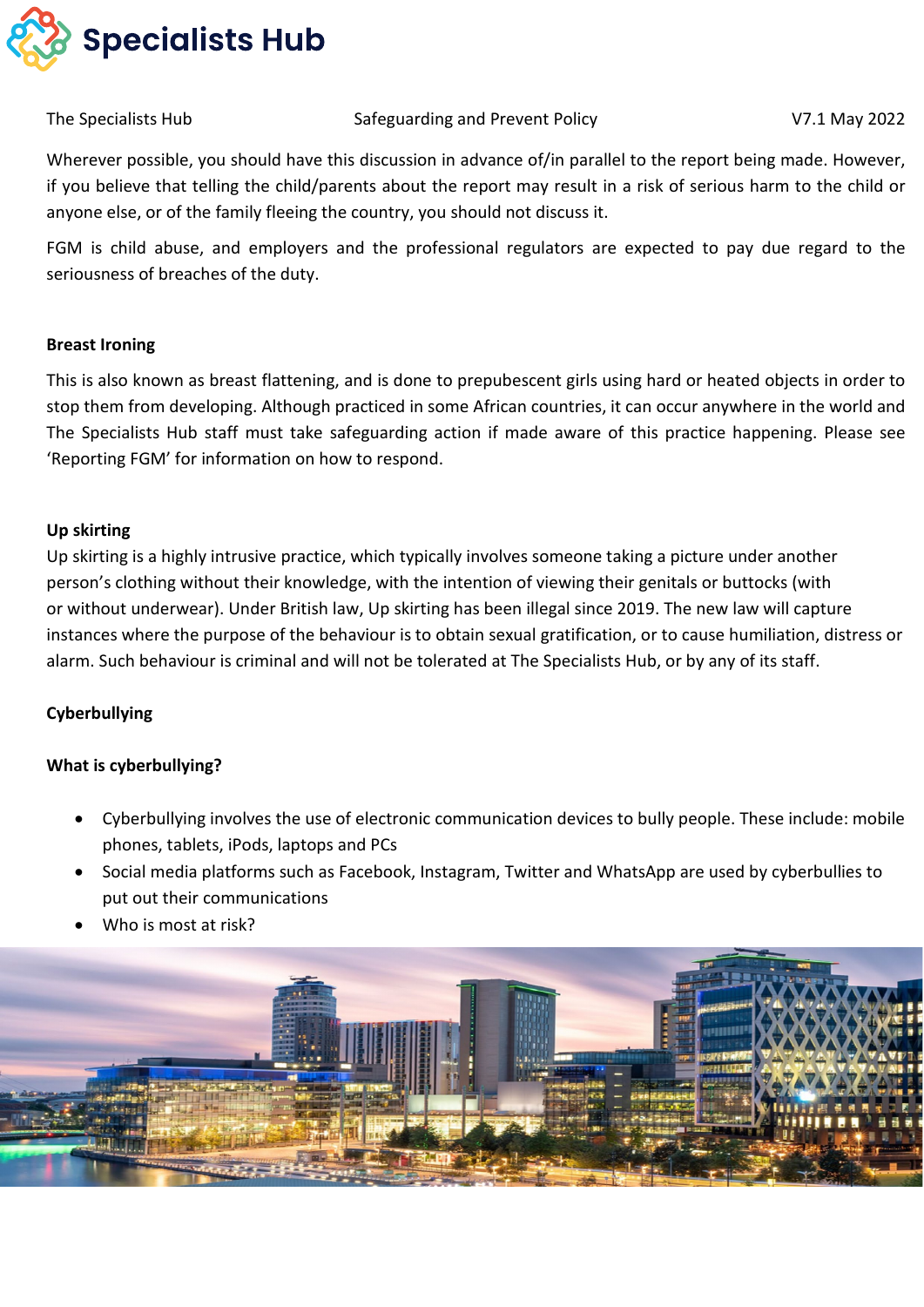

- Children using social media unsupervised
- Vulnerable adults are particularly at risk if they are using social media, as they may be more emotionally and mentally susceptible to the abuse

### **Definitions**

#### **Flaming**

Online fights usually through emails, instant messaging or chat rooms where angry and rude comments are exchanged.

#### **Denigration**

Putting mean online messages through email, instant messaging, chat rooms, or websites set up to make fun of someone.

#### **Exclusion**

Intentionally leaving someone out of a group such as instant messaging, friend sites, or other online group activities.

#### **Outing**

Sharing secrets about someone online including private information, pictures, and videos.

#### **Impersonation**

Tricking someone into revealing personal information then sharing it with others.

#### **Harassment**

Repeatedly sending malicious messages to someone online.

#### **Cyberstalking**

Continuously harassing and denigration including threats of physical harm.

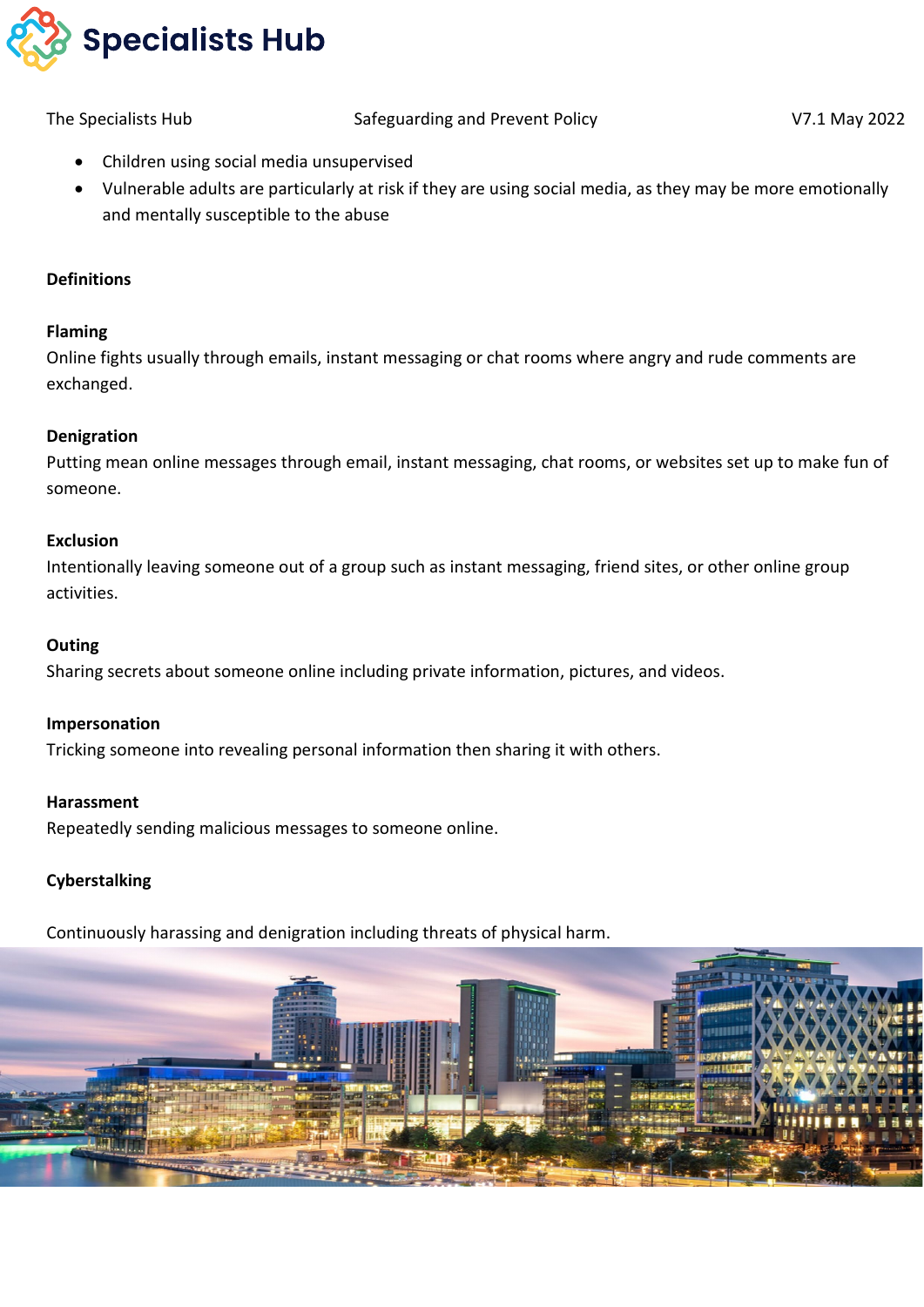

The Specialists Hub The Safeguarding and Prevent Policy The Specialists Hub V7.1 May 2022

#### **Online Grooming**

**Definition:** Online grooming is the act of an adult befriending a child/young person online via chatrooms, websites social media etc., usually posing as someone their age. The criminal builds up the child's trust with the intention of exploiting them and causing harm. This harm can take forms such as: sexual abuse, both in person and online; exploitation to obtain sexually explicit images and videos; and coercing into meeting with them in real life.

#### **What to do if you are made aware of online grooming occurring:**

- Follow the procedures outlined in this document
- Inform the CEO
- Contact the police
- If the accused adult is a staff member or apprentice, then also follow the allegations procedures outlined within this policy

#### **COVID-19 and Safeguarding**

Due to the pandemic, employees may be required to self-isolate or work from home. The Specialists Hub recognises the dangers that can come from this in forms such as abuse (domestic or otherwise) and neglect. It remains everyone's role to recognise and respond to potential indicators of such safeguarding issues, and action should be taken by those with statutory powers to help individuals. The Specialists Hub is aware that many services are now operating digitally and is vigilant to the risk of abuse and harm.

#### **How to safeguard virtually:**

- Although advised by the government to stay at home if self-isolating, individuals must remember that they are not expected to follow such guidelines if they place them at risk – whether this be from abuse, isolation or neglect.
- If you, or another person is in immediate danger, call 999.

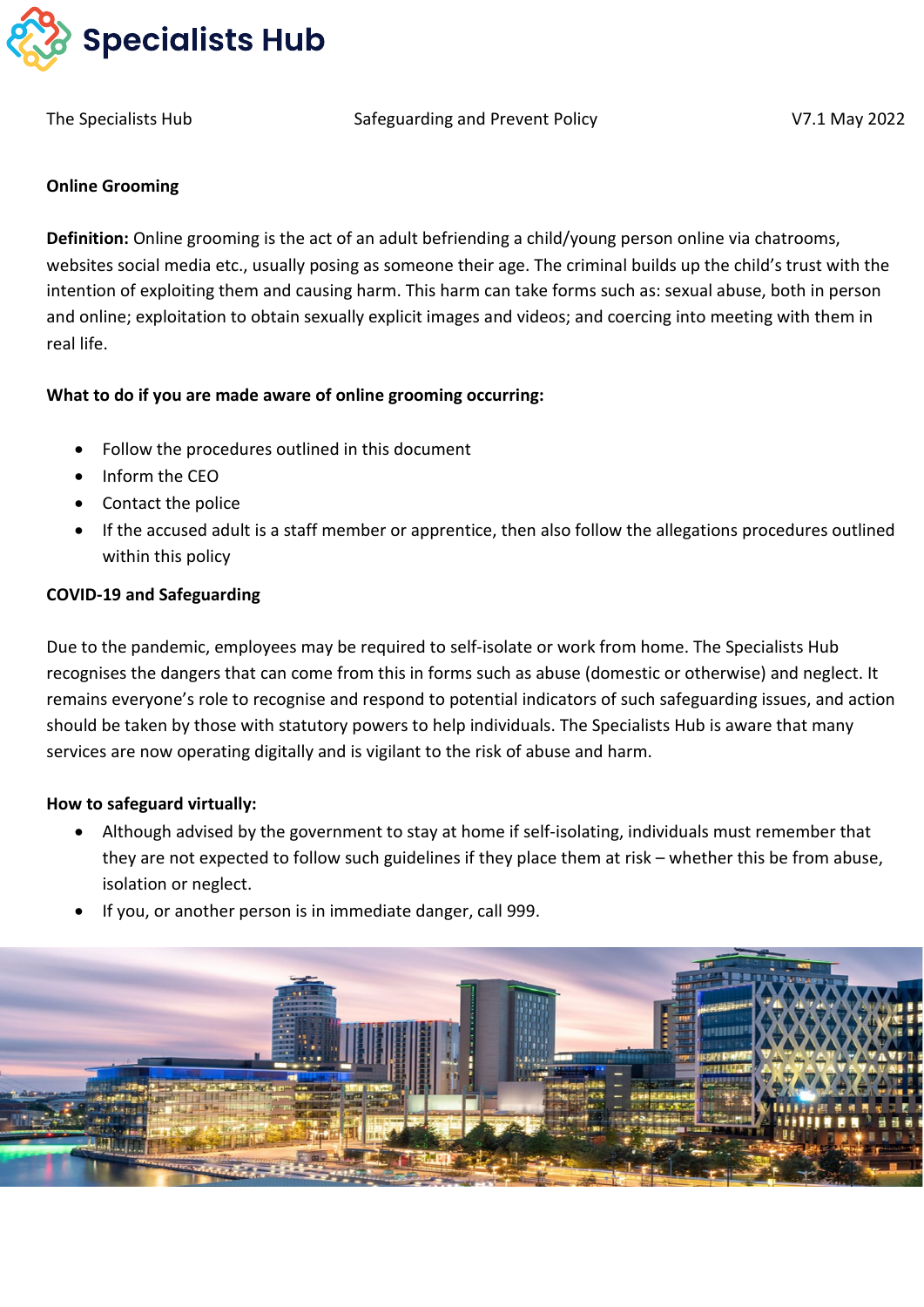

• If you are not in immediate danger but feel threatened or fearful, dial a helpline such as the 24-hour National Domestic Abuse Helpline on: 0808 247 2000.

#### **Coercive control**

Coercive control is recognised as the behaviour that underpins domestic abuse. It is a pattern of behaviour which seeks to take away the victim's sense of self, minimising their freedom of action and violating their human rights. It is also used in other types of abuse, such as modern- day slavery.

The Serious Crime Act 2015 creates a new offence of controlling or coercive behaviour in intimate or familial relationships. The new offence closes a gap in the law around patterns of controlling or coercive behaviour in an ongoing relationship between intimate partners or family members. The Specialists Hub recognises the need to safeguard victims and prevent this abuse.

#### **Financial Abuse or Material Abuse**

Financial or material abuse includes: coercion in relation to an adult's financial affairs or arrangements, including in connection with wills, property, inheritance or financial transactions and the misuse or misappropriation of property, possessions or benefits.

As an organisation we are aware of this threat and will respond appropriately. The Specialists Hub is also mindful of the fact that this strand of domestic abuse may be more prevalent during COVID-19.

## **Prevent Policy**

The Specialists Hub strongly believes in and adheres to the governments prevent strategy laid out in the 2015 Counter Terrorism and Security Act and the duty it places on training providers. This is as per paragraph 114 of the Counter-terrorism strategy (CONTEST) 2018.

All Apprentices engaging with The Specialists Hub in any way will undertake an induction session at our academy which is to include but not exclusively; health and safety in the workplace, awareness of safeguarding and British values and prevent.

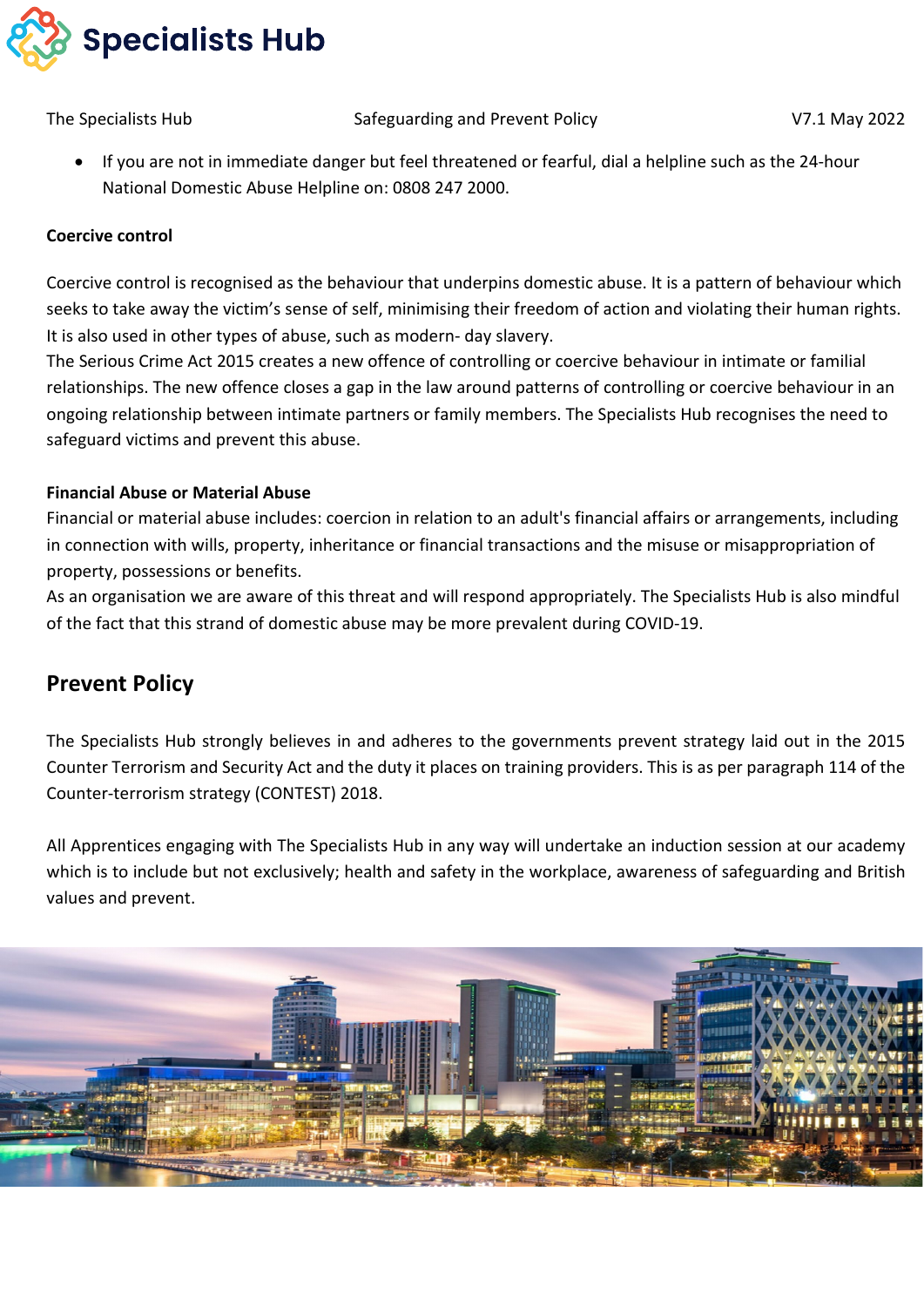

It is our aim to set core values that are for all stakeholders, The Specialists Hub have set parameters embedded in to our expectations for staff. We view British values of paramount importance, underpinning what it is to be a citizen in a modern & diverse Great Britain. As well as actively promoting these values to our learners, we embed our strategy across the full apprentice journey, staff promote it through their delivery & embed safeguarding naturally with learners.

Leaders & Managers champion 'Prevent' & 'Safeguarding', leading strongly on ensuring that these points are discussed in a variety of forums & relevant communication & promotions are a regular feature. We actively promote all forms of equality & foster greater understanding of & respect for people of all faiths (or those of no faith), races, genders, ages, disabilities & sexual orientations.

#### **The Prevent Strategy will specifically**

- Respond to the ideological challenge of terrorism and the threat we face from those who promote it
- Prevent people from being drawn into terrorism and ensure that they are give appropriate advice and support and work with sectors and institutions where there are risks of radicalisation which we need to address.

#### **What is CONTEST?**

CONTEST is the Government's Counter Terrorism Strategy, published in July 2006 and refreshed in March 2009. The aim of the strategy is 'to reduce the risk from international terrorism, so that people can go about their lives freely and with confidence.'

CONTEST has four strands, often known as the four Ps. The aims of the 4 Ps are:

- PREVENT to stop people becoming terrorists or supporting violent extremism
- PURSUE to stop terrorist attacks through disruption, investigation and detection

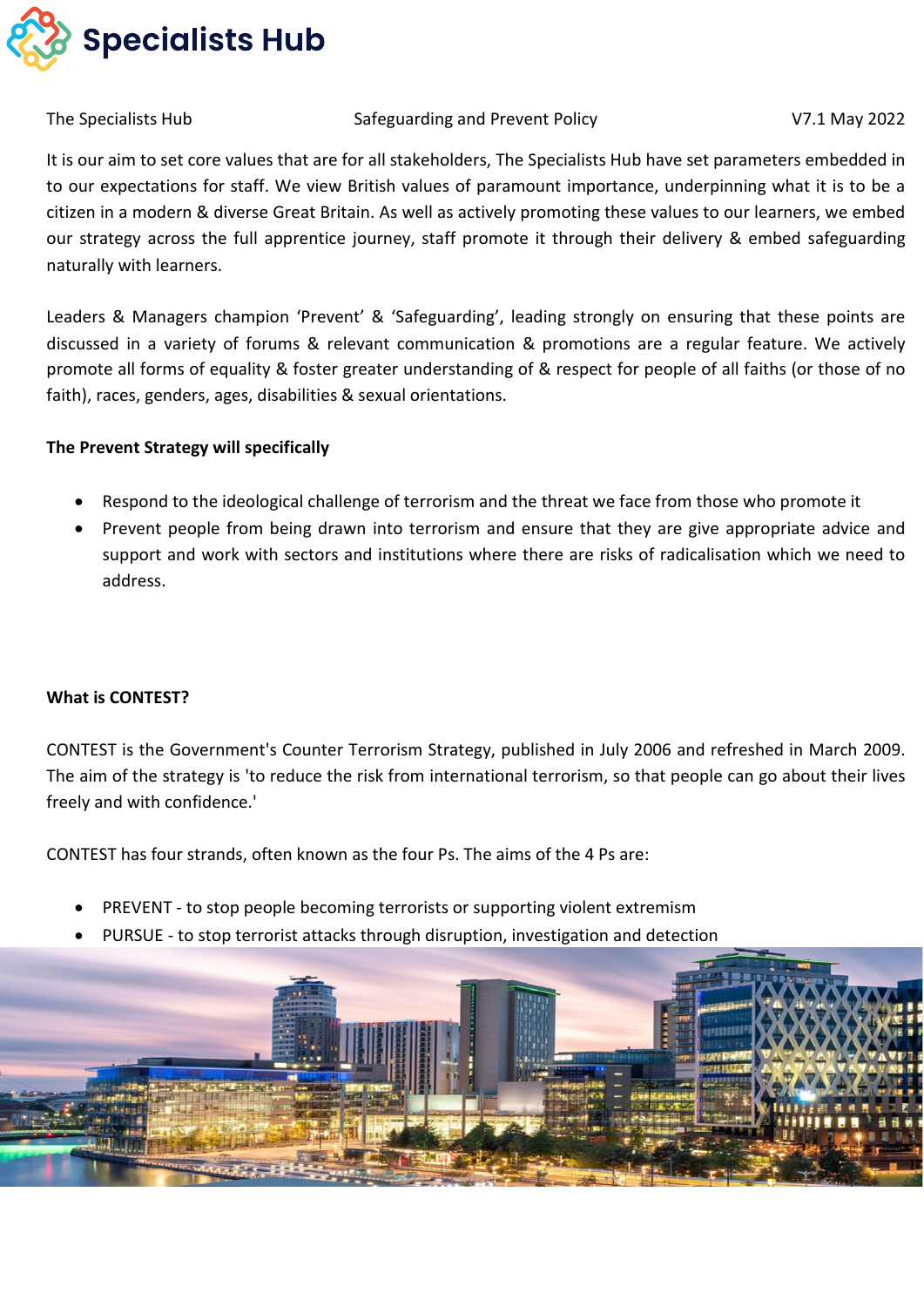

- PREPARE where an attack cannot be stopped, to mitigate its impact
- PROTECT to strengthen against terrorist attack, including borders, utilities, transport infrastructure and crowded places.

#### **What is Extremism?**

The Government has defined extremism as "vocal or active opposition to fundamental British Values", which include:

- Individual liberty
- Rule of law
- **Democracy**
- Mutual respect and tolerance of different faiths and beliefs.

#### **What is Terrorism?**

An action that endangers or causes serious violence to a person/people, causes serious damage to property or seriously interferes or disrupts an electronic system. The use of threat must be designed to influence the Government or to intimidate the public and is made for the purpose of advancing a political, religious or ideological cause.

#### **What is radicalisation?**

People can be drawn into violence or they can be exposed to the messages of extremist groups by many means. The risk of radicalisation is the product of a number of factors and identifying this risk requires that staff exercise their professional judgement, seeking further advice as necessary. It may be combined with other vulnerabilities or may be the only risk identified. Potential indicators include:

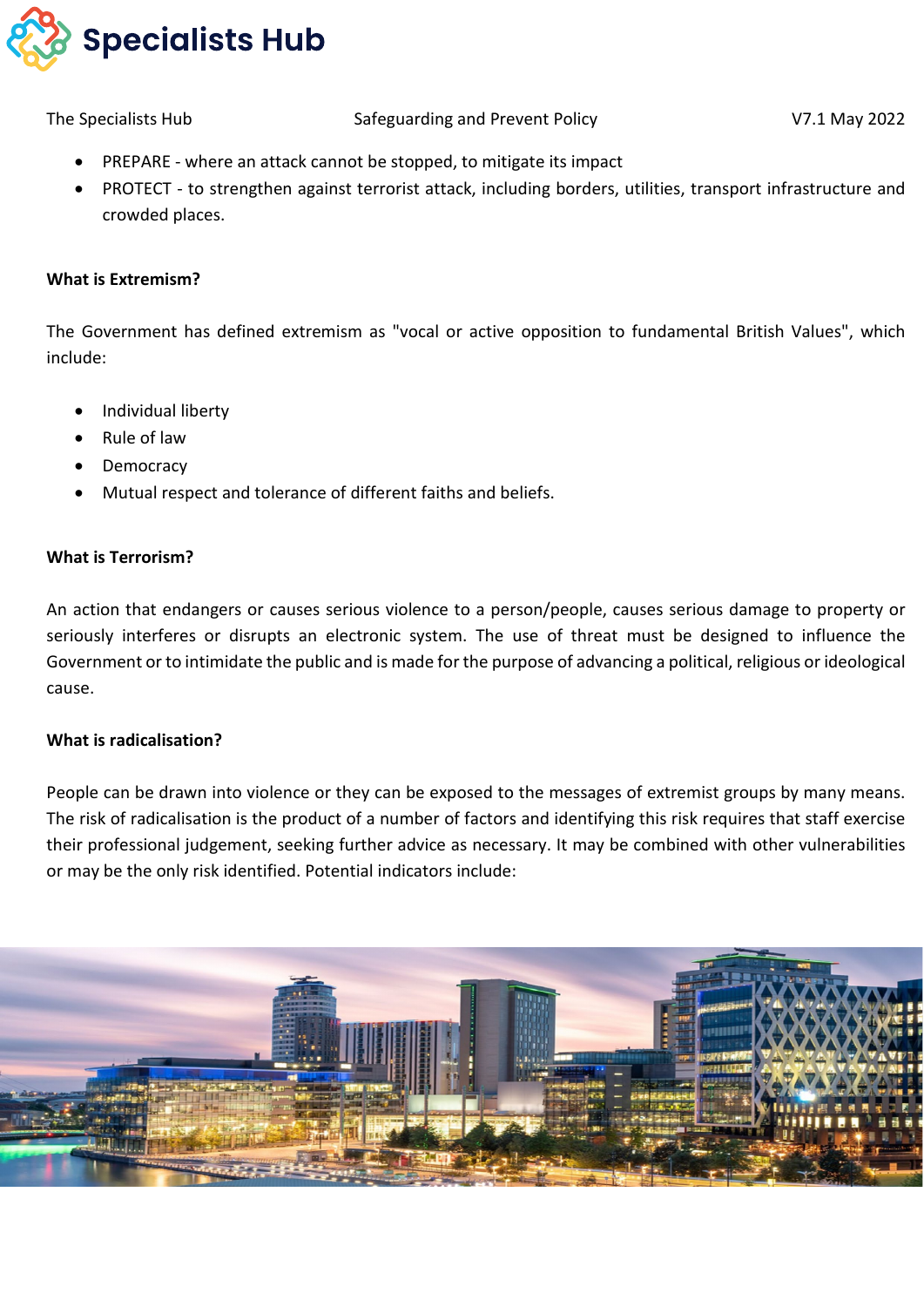

#### **Use of inappropriate language**

- Possession of violent extremist literature
- Behavioural changes
- The expression of extremist views
- Advocating violent actions and means
- Association with known extremists
- Seeking to recruit others to an extremist ideology

This includes not discriminating against those with protected characteristics (Equality Act 2010), namely:

- Age
- **Disability**
- Gender reassignment
- Marriage and civil partnership
- Pregnancy and maternity
- Race
- Religion and belief
- Sex
- Sexual orientation.

### **Channel**

#### **What is Channel?**

Channel is an early intervention multi-agency process designed to safeguard vulnerable people from being drawn into violent extremist or terrorist behaviour. Channel works in a similar way to existing safeguarding partnerships aimed at protecting vulnerable people.

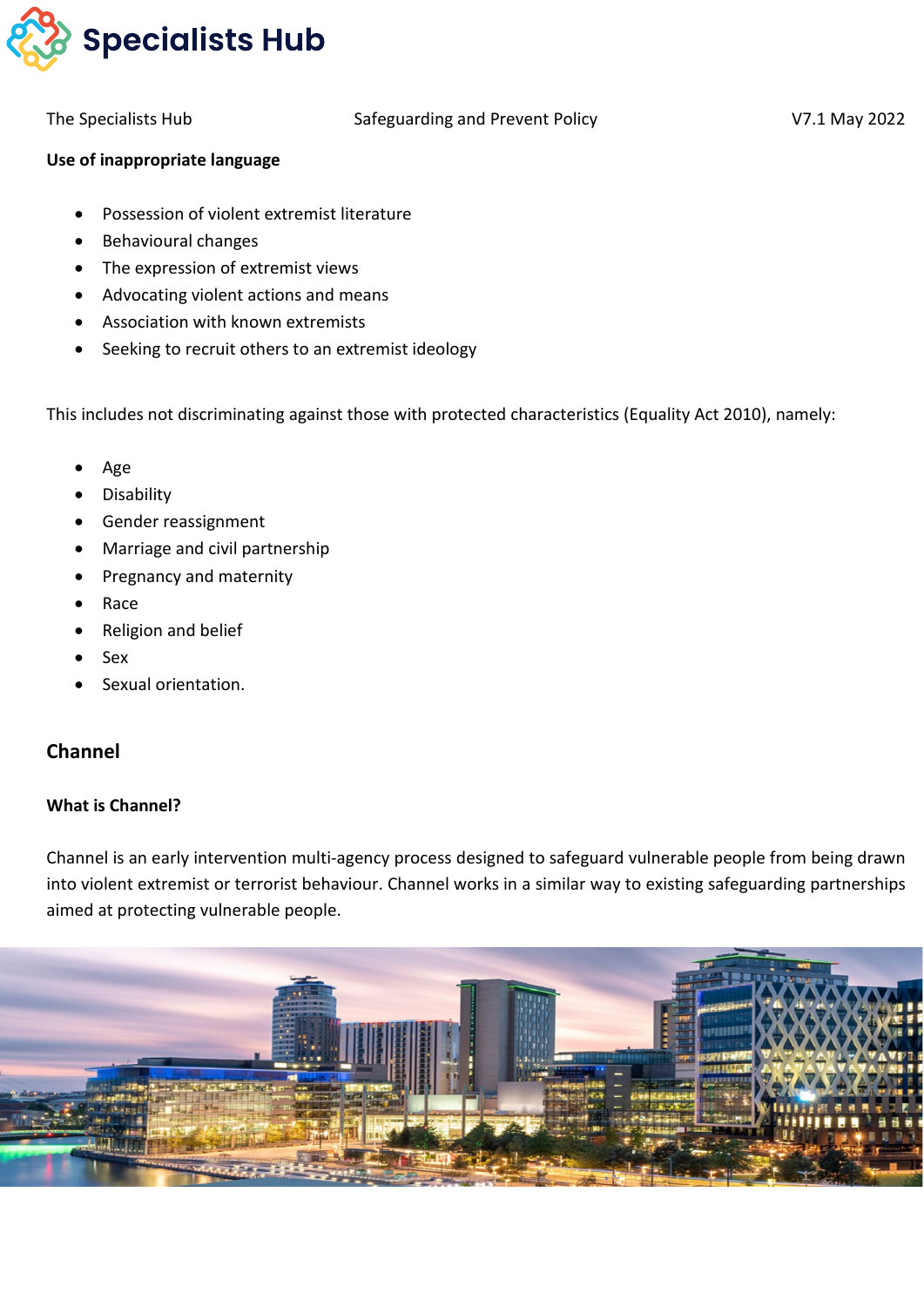

The Specialists Hub The Safeguarding and Prevent Policy The Specialists Hub V7.1 May 2022

#### **Who does Channel work with?**

Channel is designed to work with individuals of any age who are at risk of being exploited by extremist or terrorist ideologies. The process is shaped around the circumstances of each person and can provide support for any form of radicalisation or personal vulnerabilities.

#### **How does Channel work?**

Each Channel Panel is chaired by a local authority and brings together a range of multi-agency partners to collectively assess the risk and can decide whether a support package is needed. The group may include statutory and non-statutory partners, as well as lead safeguarding professionals. If the group feels the person would be suitable for Channel, it will look to develop a package of support that is bespoke to the person. The partnership approach ensures those with specific knowledge and expertise around the vulnerabilities of those at risk are able to work together to provide the best support.

#### **What does Channel support look like?**

Channel interventions are delivered through local partners and specialist agencies. The support may focus on a person's vulnerabilities around health, education, employment or housing, as well as specialist mentoring or faith guidance and broader diversionary activities such as sport. Each support package is tailored to the person and their particular circumstances.

#### **How will the person be involved in this process?**

A person will always be informed first if it's felt that they would benefit from Channel support. The process is voluntary, and their consent would be needed before taking part in the process. This process is managed carefully by the Channel Panel.

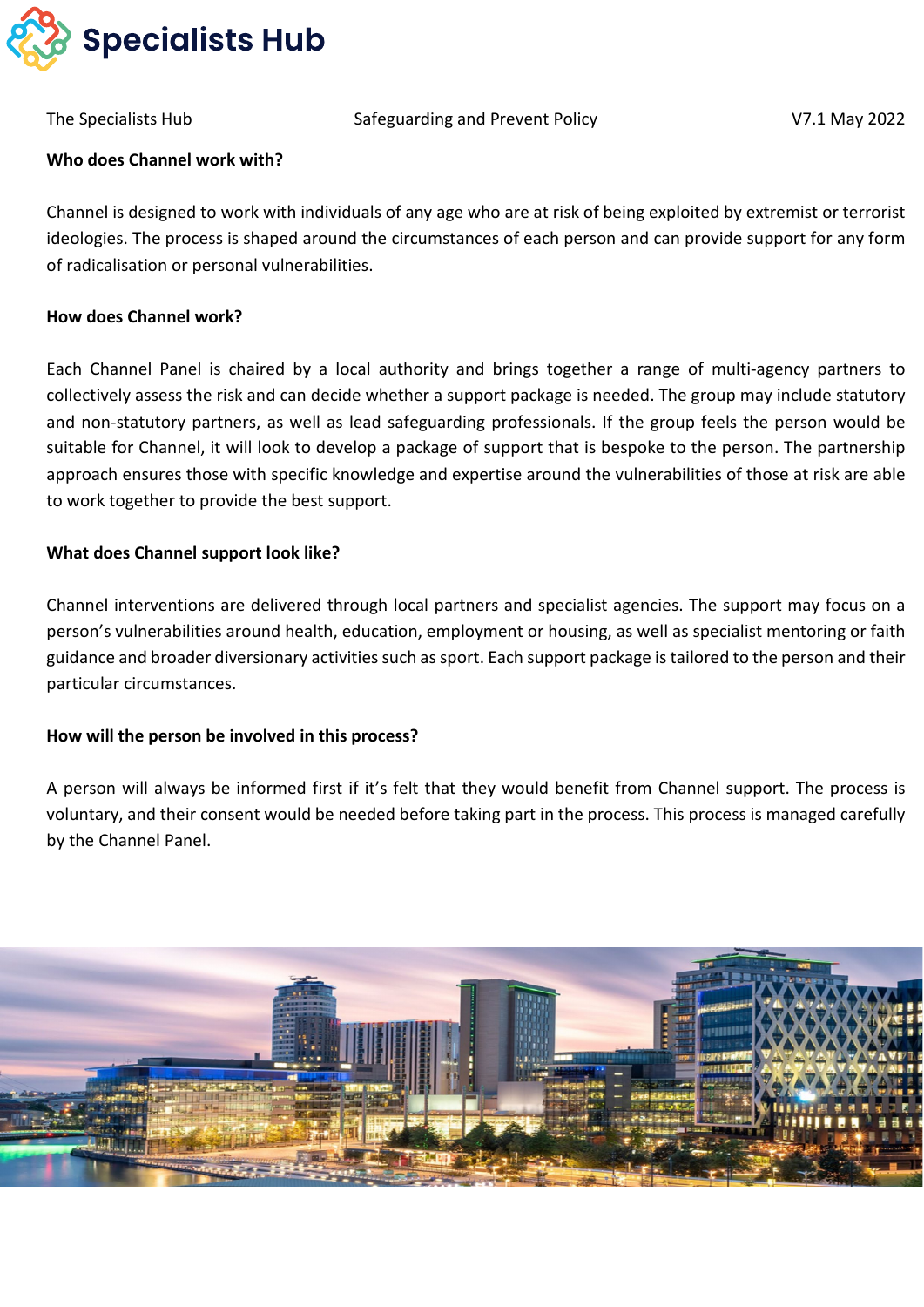

#### **Who can make a referral?**

Anyone can make a referral. Referrals come from a wide range of partners including education, health, youth offending teams, police and social services.

#### **Further Prevent Definitions:**

- **Advocacy** Support to help people secure their rights, represent their interests and obtain services they need. Under the Care Act, the local authority must arrange for an independent advocate to represent and support an adult who is the subject of a safeguarding enquiry or a safeguarding adult review if they need help to understand and take part in the enquiry or review and to express their views, wishes, or feelings.
- **Best interests' decision** A decision made in the best interests of an individual when they have been assessed as lacking the mental capacity to make a particular decision. The best interest decision must take into consideration anything relevant such the past or present wishes of the person, a lasting power of attorney or advance directive. There is also a duty to consult with relevant people who know the person such as a family member, friend, GP or advocate.

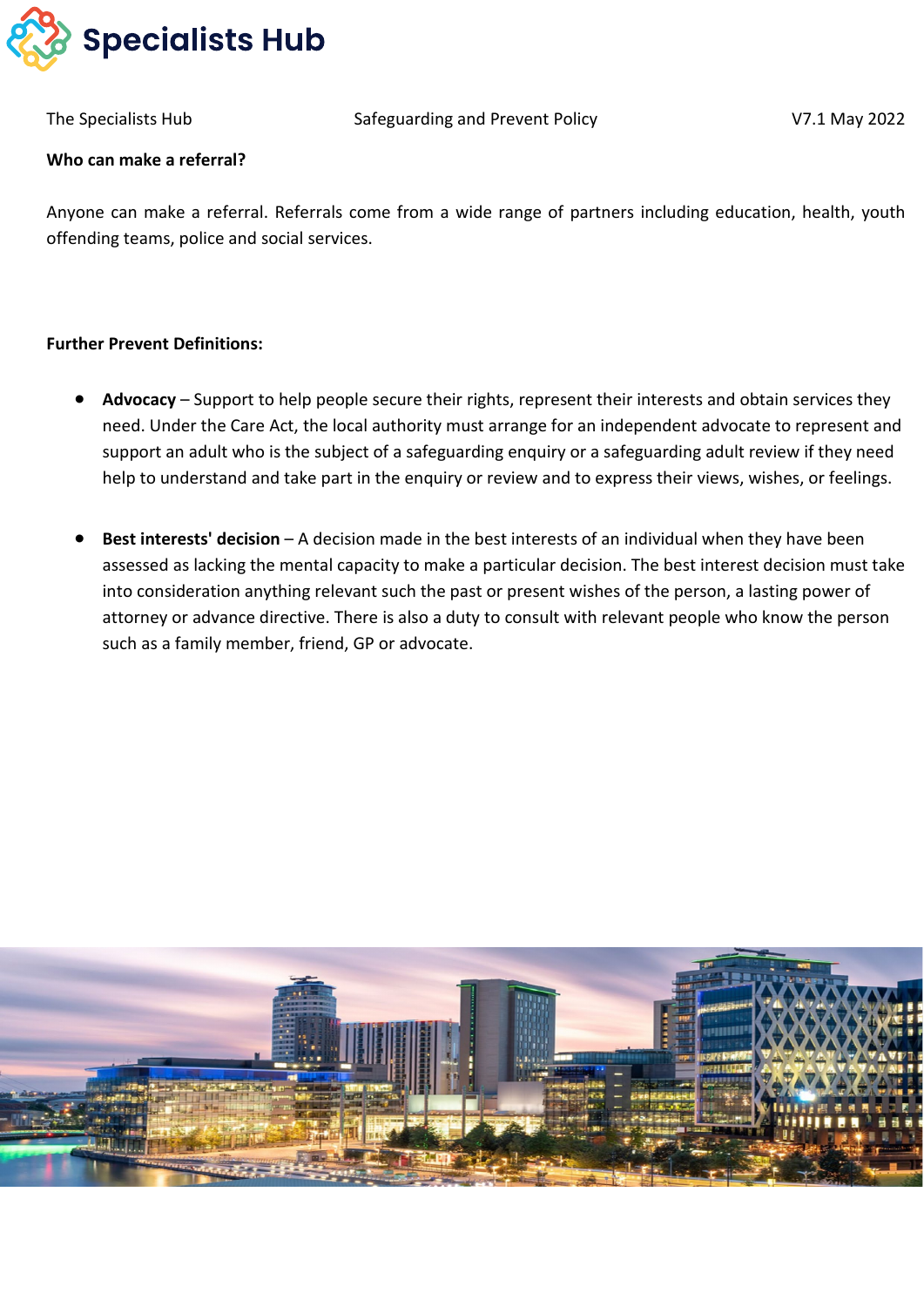

# **Channel Referral Process**



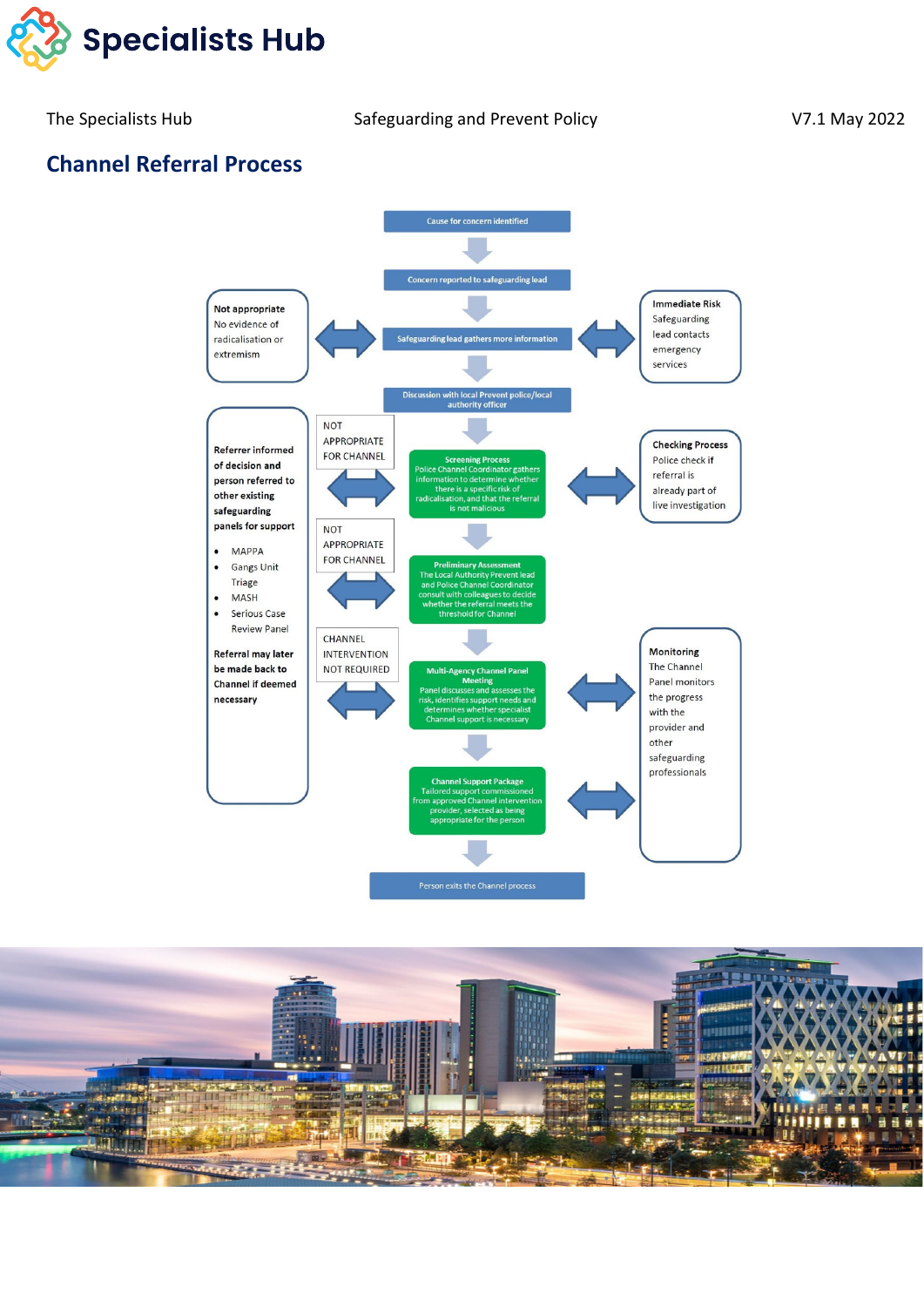

Greater Manchester Police

[www.gmp.police.uk/advice/advice-and-information/t/prevent/prevent](http://www.gmp.police.uk/advice/advice-and-information/t/prevent/prevent)

Urgent: call 999

**Contacts**

Greater Manchester Police Prevent Team: 0161 856 6345

National Police Prevent Advice Line: 0800 011 3764

**This policy relates to all Staff and Apprentices and Stakeholders.**

The Specialists Hub Designated officers in relation to Prevent is:

- **Hannah Lloyd**
- **Beverley McGowan**

Email: [safeguarding@specialistshub.co.uk](mailto:safeguarding@specialistshub.co.uk)

Phone: 0800 538 5680

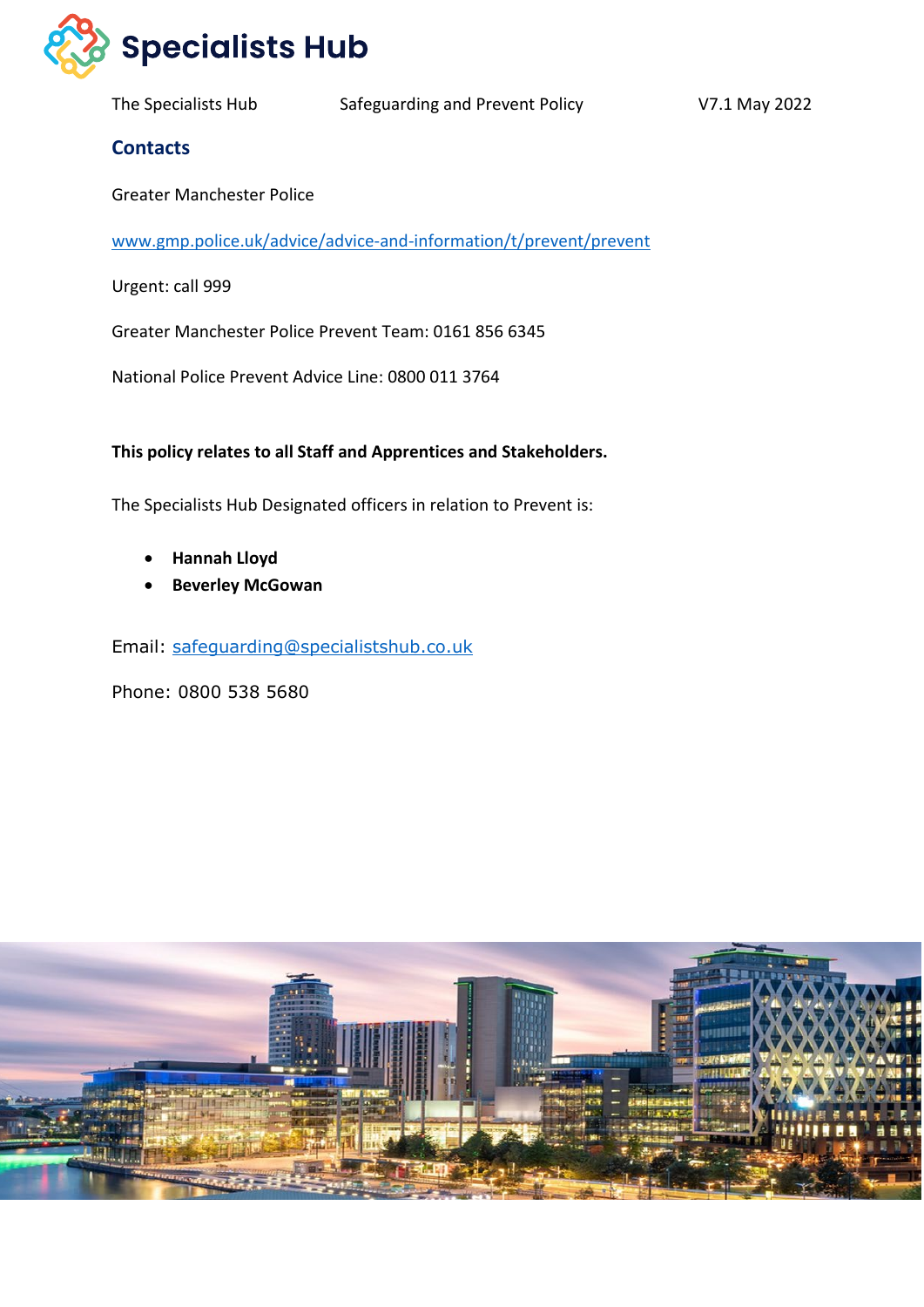

The Specialists Hub Safeguarding and Prevent Policy V7.1 May 2022

# **Appendix B**

# Local Authority Designated Officers

| Area                                     | Phone<br>number  | <b>Email</b>                                                 | Website                                                                                                                                                                                             |
|------------------------------------------|------------------|--------------------------------------------------------------|-----------------------------------------------------------------------------------------------------------------------------------------------------------------------------------------------------|
| Manchester City<br>Council               | 0161 203<br>3232 | majella.o'hagan@manchester.gov.uk                            |                                                                                                                                                                                                     |
| Blackpool<br>Council                     | 01253<br>477558  | lado@blackpool.gov.uk                                        | www.blackpoolsafeguarding.org.uk                                                                                                                                                                    |
| Royal Borough<br>of Greenwich,<br>London | 020 8921<br>3930 | childrens-<br>Lado@royalgreenwich.gov.uk                     | www.greenwichsafeguardingchildren.org.uk                                                                                                                                                            |
| City of London                           | 020 7332<br>1215 | pat.dixon@cityoflondon.gov.uk                                |                                                                                                                                                                                                     |
| Stockport<br><b>Borough Council</b>      | 0161 474<br>5657 | N/A                                                          | <b>Contact the LADO - Stockport Council</b>                                                                                                                                                         |
| Derbyshire<br>Council                    | 01332<br>642376  | cypsafeguarding@derby.gov.uk                                 | Allegations against staff and volunteers who<br>work with children - Derby City Council                                                                                                             |
| Buckinghamshire<br>Council               | 01296<br>387915  | N/A                                                          | Home - Buckinghamshire Safeguarding<br><b>Children Partnership</b><br>(buckssafeguarding.org.uk)                                                                                                    |
| <b>Wirral Council</b>                    | 0151 666<br>5525 | anneking1@wirral.gov.uk                                      | <b>LADO Allegations - Wirral Safeguarding</b><br>Children Partnership (iprogress.co.uk)                                                                                                             |
| Warwickshire<br>Council                  | 0300 123<br>1650 | LADO@warwickshire.gov.uk                                     | This form should only be completed when<br>making a referral or seeking advice from the<br>LADO regarding a Person in a Position of<br>Trust with children or young people<br>(warwickshire.gov.uk) |
| Staffordshire<br>Council                 | 0800 1313 126    | I am a professional - Staffordshire<br><b>County Council</b> |                                                                                                                                                                                                     |
| <b>Cheshire East</b>                     | 01606<br>288931  | LADO@cheshireeast.gov.uk                                     | lado-omg-2020.doc (live.com)                                                                                                                                                                        |

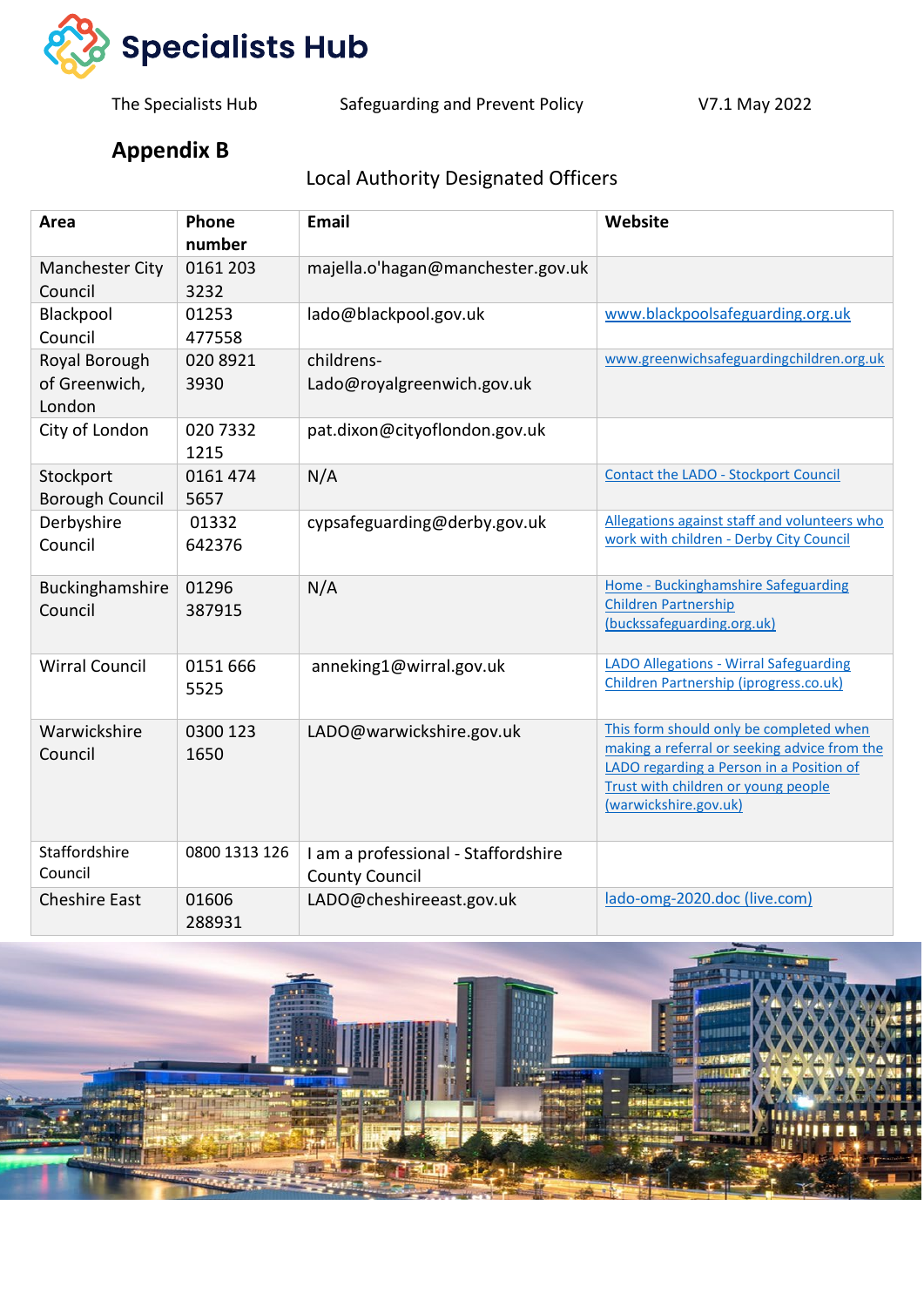

The Specialists Hub Safeguarding and Prevent Policy V7.1 May 2022

| Area                                   | <b>Phone</b><br>number | Email                             | Website                                                                                                                 |
|----------------------------------------|------------------------|-----------------------------------|-------------------------------------------------------------------------------------------------------------------------|
| Monmouthshire<br>Council<br>(Chepstow) | 01291<br>635669        | contact@monmouthshire.gov.uk      | Safeguarding and protecting children -<br>Monmouthshire                                                                 |
| Shropshire<br>Council                  | 01743<br>256247        | michelle.taylor@shropshire.gov.uk | <b>Managing Allegations - Shropshire</b><br><b>Safeguarding Partnership</b><br>(safeguardingshropshireschildren.org.uk) |
| <b>Milton Keynes</b><br>Council        | 01908<br>254300        | lado@milton-keynes.gov.uk         | <b>Safeguarding Children - Milton Keynes</b><br>Council (milton-keynes.gov.uk)                                          |

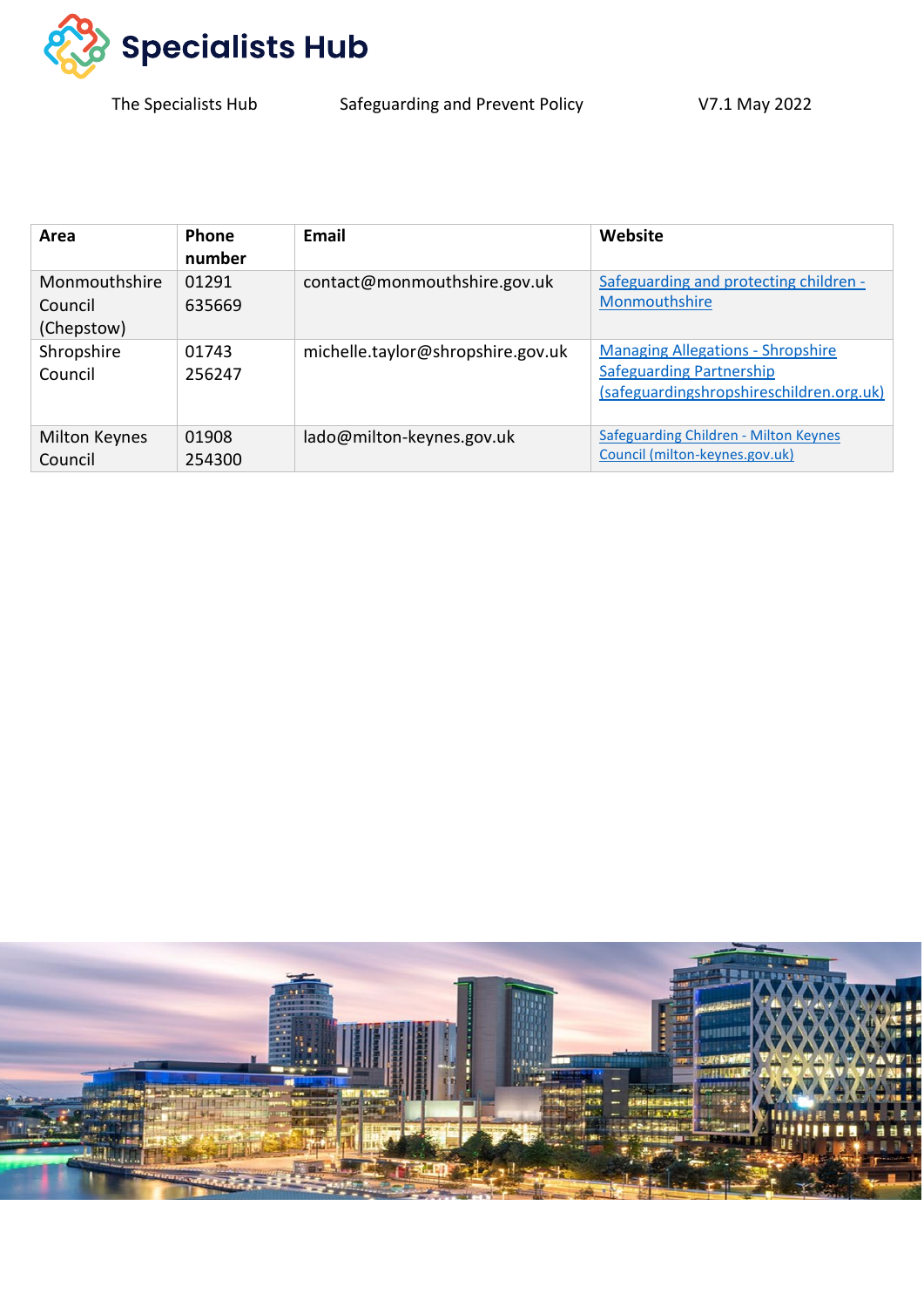

The Specialists Hub Safeguarding and Prevent Policy V7.1 May 2022

### **Safeguarding Concern Record**

This form has been designed to help the Safeguarding Representatives record all the information they need when dealing with a safeguarding incident.

| Name of Person              | Relationship to the |  |
|-----------------------------|---------------------|--|
| Reporting the Incident      | Student             |  |
| Name of the Student         | ULN                 |  |
| DOB                         |                     |  |
| Apprenticeship Programme    | Trainer             |  |
| Date of Incident            | Time of Incident    |  |
| Date of Report              | Time of Report      |  |
| Detail of Disclosure (Give  |                     |  |
| full description with as    |                     |  |
| much detail as possible)    |                     |  |
| Attach any other notes.     |                     |  |
| Decision made               |                     |  |
| Form completed by -<br>name | Date                |  |